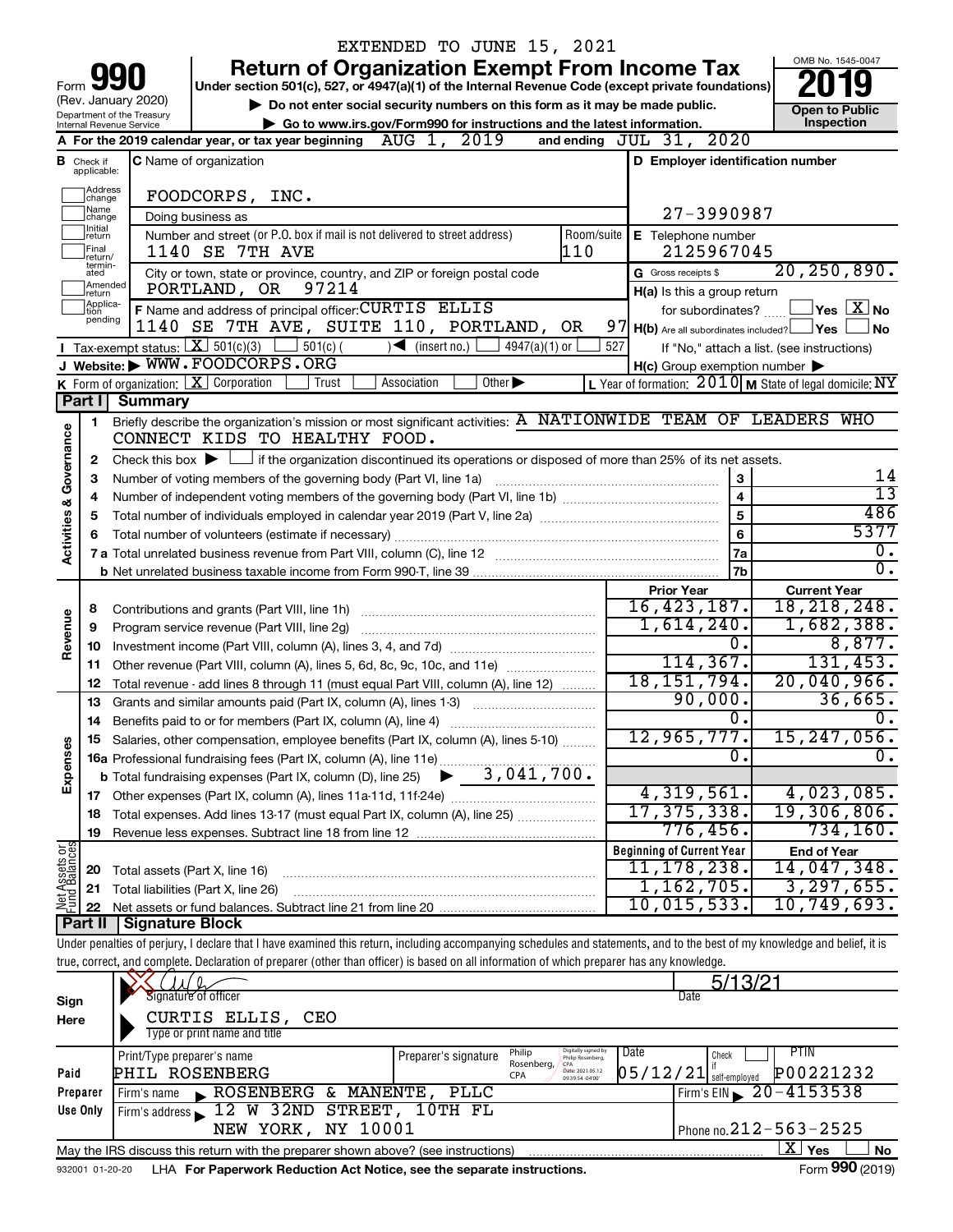|                | FOODCORPS, INC.<br>Form 990 (2019)                                                                                                                                                                  | 27-3990987  | Page 2                                  |
|----------------|-----------------------------------------------------------------------------------------------------------------------------------------------------------------------------------------------------|-------------|-----------------------------------------|
|                | Part III   Statement of Program Service Accomplishments                                                                                                                                             |             |                                         |
|                |                                                                                                                                                                                                     |             | $\boxed{\text{X}}$                      |
| $\mathbf{1}$   | Briefly describe the organization's mission:<br>TOGETHER WITH COMMUNITIES, FOODCORPS SERVES TO CONNECT KIDS TO HEALTHY                                                                              |             |                                         |
|                | FOOD IN SCHOOLS.                                                                                                                                                                                    |             |                                         |
|                |                                                                                                                                                                                                     |             |                                         |
| $\overline{2}$ | Did the organization undertake any significant program services during the year which were not listed on the                                                                                        |             |                                         |
|                | prior Form 990 or 990-EZ?                                                                                                                                                                           |             | $\Box$ Yes $[\overline{\mathrm{X}}]$ No |
|                | If "Yes," describe these new services on Schedule O.                                                                                                                                                |             |                                         |
| 3              | Did the organization cease conducting, or make significant changes in how it conducts, any program services?<br>If "Yes," describe these changes on Schedule O.                                     |             | $\Box$ Yes $[\overline{\mathrm{X}}]$ No |
| 4              | Describe the organization's program service accomplishments for each of its three largest program services, as measured by expenses.                                                                |             |                                         |
|                | Section 501(c)(3) and 501(c)(4) organizations are required to report the amount of grants and allocations to others, the total expenses, and<br>revenue, if any, for each program service reported. |             |                                         |
| 4a             | $\frac{36}{14}$ , 439, 581. including grants of \$ 36, 665. ) (Revenue \$ 1, 682, 388. )<br>) (Expenses \$<br>(Code:                                                                                |             |                                         |
|                | FOODCORPS FIELDED ITS NINTH CLASS OF LEADERS DURING THE FISCAL PERIOD<br>UNDER AUDIT, SUPPORTING 251 SERVICE MEMBERS THROUGHOUT THEIR YEARLONG                                                      |             |                                         |
|                | TERM OF SERVICE AND WORKING ACROSS 16 STATES AND WASHINGTON D.C. TO                                                                                                                                 |             |                                         |
|                | MEET THE ORGANIZATION'S MISSION.<br>TOGETHER WITH COMMUNITIES, FOODCORPS                                                                                                                            |             |                                         |
|                | SERVES TO CONNECT CHILDREN TO HEALTHY FOOD IN SCHOOL.                                                                                                                                               |             |                                         |
|                |                                                                                                                                                                                                     |             |                                         |
|                | HANDS-ON LEARNING:                                                                                                                                                                                  |             |                                         |
|                | TAUGHT 14, 289 KIDS FOR 10+ HOURS - A TIPPING POINT TO CHANGE WHAT KIDS                                                                                                                             |             |                                         |
|                | EAT.                                                                                                                                                                                                |             |                                         |
|                | SUPPORTED 448 GARDENS FOR IMMERSIVE OUTDOOR LEARNING.                                                                                                                                               |             |                                         |
|                |                                                                                                                                                                                                     |             |                                         |
| 4b             |                                                                                                                                                                                                     |             |                                         |
|                |                                                                                                                                                                                                     |             |                                         |
|                |                                                                                                                                                                                                     |             |                                         |
|                |                                                                                                                                                                                                     |             |                                         |
|                |                                                                                                                                                                                                     |             |                                         |
|                |                                                                                                                                                                                                     |             |                                         |
|                |                                                                                                                                                                                                     |             |                                         |
|                |                                                                                                                                                                                                     |             |                                         |
|                |                                                                                                                                                                                                     |             |                                         |
|                |                                                                                                                                                                                                     |             |                                         |
|                |                                                                                                                                                                                                     |             |                                         |
|                |                                                                                                                                                                                                     |             |                                         |
| 4c             | ) (Expenses \$<br>(Code:<br>including grants of \$                                                                                                                                                  | (Revenue \$ |                                         |
|                |                                                                                                                                                                                                     |             |                                         |
|                |                                                                                                                                                                                                     |             |                                         |
|                |                                                                                                                                                                                                     |             |                                         |
|                |                                                                                                                                                                                                     |             |                                         |
|                |                                                                                                                                                                                                     |             |                                         |
|                |                                                                                                                                                                                                     |             |                                         |
|                |                                                                                                                                                                                                     |             |                                         |
|                |                                                                                                                                                                                                     |             |                                         |
|                |                                                                                                                                                                                                     |             |                                         |
|                |                                                                                                                                                                                                     |             |                                         |
|                |                                                                                                                                                                                                     |             |                                         |
| 4d             | Other program services (Describe on Schedule O.)                                                                                                                                                    |             |                                         |
|                | (Revenue \$<br>(Expenses \$<br>including grants of \$                                                                                                                                               |             |                                         |
| 4е             | 14,439,581.<br>Total program service expenses                                                                                                                                                       |             |                                         |
|                | SEE SCHEDULE O FOR CONTINUATION(S)<br>932002 01-20-20                                                                                                                                               |             | Form 990 (2019)                         |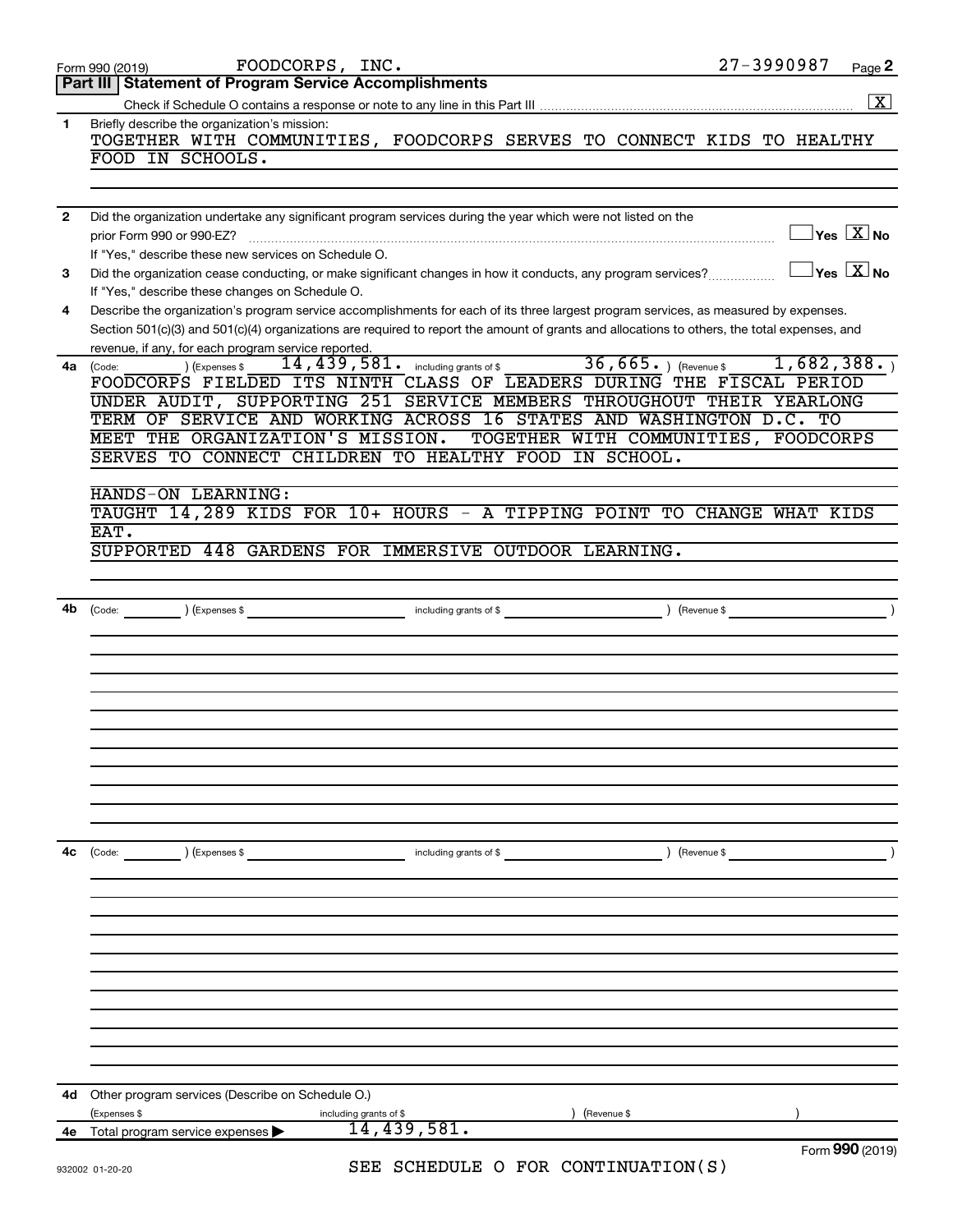| Form 990 (2019 |  |  |
|----------------|--|--|

FOODCORPS, INC. 27-3990987

**Part IV Checklist of Required Schedules**

|    |                                                                                                                                                                                                                                                           |                          | Yes                     | No                           |
|----|-----------------------------------------------------------------------------------------------------------------------------------------------------------------------------------------------------------------------------------------------------------|--------------------------|-------------------------|------------------------------|
| 1  | Is the organization described in section 501(c)(3) or 4947(a)(1) (other than a private foundation)?                                                                                                                                                       | 1                        | х                       |                              |
| 2  |                                                                                                                                                                                                                                                           | $\mathbf{2}$             | $\overline{\textbf{x}}$ |                              |
| 3  | Did the organization engage in direct or indirect political campaign activities on behalf of or in opposition to candidates for                                                                                                                           |                          |                         |                              |
|    | public office? If "Yes," complete Schedule C, Part I                                                                                                                                                                                                      | 3                        |                         | x                            |
| 4  | Section 501(c)(3) organizations. Did the organization engage in lobbying activities, or have a section 501(h) election in effect                                                                                                                          | 4                        | х                       |                              |
| 5  | Is the organization a section 501(c)(4), 501(c)(5), or 501(c)(6) organization that receives membership dues, assessments, or                                                                                                                              |                          |                         |                              |
|    |                                                                                                                                                                                                                                                           | 5                        |                         | x                            |
| 6  | Did the organization maintain any donor advised funds or any similar funds or accounts for which donors have the right to<br>provide advice on the distribution or investment of amounts in such funds or accounts? If "Yes," complete Schedule D, Part I | 6                        |                         | x                            |
| 7  | Did the organization receive or hold a conservation easement, including easements to preserve open space,                                                                                                                                                 |                          |                         |                              |
|    |                                                                                                                                                                                                                                                           | $\overline{\phantom{a}}$ |                         | х                            |
| 8  | Did the organization maintain collections of works of art, historical treasures, or other similar assets? If "Yes," complete<br>Schedule D, Part III <b>www.community.community.community.community.community.community.com</b>                           | 8                        |                         | x                            |
| 9  | Did the organization report an amount in Part X, line 21, for escrow or custodial account liability, serve as a custodian for                                                                                                                             |                          |                         |                              |
|    | amounts not listed in Part X; or provide credit counseling, debt management, credit repair, or debt negotiation services?                                                                                                                                 | 9                        |                         | х                            |
| 10 | Did the organization, directly or through a related organization, hold assets in donor-restricted endowments                                                                                                                                              |                          |                         |                              |
|    |                                                                                                                                                                                                                                                           | 10                       |                         | x                            |
| 11 | If the organization's answer to any of the following questions is "Yes," then complete Schedule D, Parts VI, VII, VIII, IX, or X<br>as applicable.                                                                                                        |                          |                         |                              |
|    | a Did the organization report an amount for land, buildings, and equipment in Part X, line 10? If "Yes," complete Schedule D,                                                                                                                             |                          |                         |                              |
|    | Part VI                                                                                                                                                                                                                                                   | 11a                      | х                       |                              |
|    | <b>b</b> Did the organization report an amount for investments - other securities in Part X, line 12, that is 5% or more of its total                                                                                                                     | 11b                      |                         | x                            |
|    | c Did the organization report an amount for investments - program related in Part X, line 13, that is 5% or more of its total                                                                                                                             |                          |                         |                              |
|    |                                                                                                                                                                                                                                                           | 11c                      |                         | x                            |
|    | d Did the organization report an amount for other assets in Part X, line 15, that is 5% or more of its total assets reported in                                                                                                                           | 11d                      |                         | х                            |
|    |                                                                                                                                                                                                                                                           | <b>11e</b>               | х                       |                              |
| f  | Did the organization's separate or consolidated financial statements for the tax year include a footnote that addresses                                                                                                                                   |                          |                         |                              |
|    | the organization's liability for uncertain tax positions under FIN 48 (ASC 740)? If "Yes," complete Schedule D, Part X                                                                                                                                    | 11f                      | х                       |                              |
|    | 12a Did the organization obtain separate, independent audited financial statements for the tax year? If "Yes," complete                                                                                                                                   | 12a                      | х                       |                              |
|    | b Was the organization included in consolidated, independent audited financial statements for the tax year?                                                                                                                                               |                          |                         |                              |
|    | If "Yes," and if the organization answered "No" to line 12a, then completing Schedule D, Parts XI and XII is optional                                                                                                                                     | 12 <sub>b</sub>          |                         | х                            |
| 13 |                                                                                                                                                                                                                                                           | 13                       |                         | $\overline{\texttt{x}}$      |
|    |                                                                                                                                                                                                                                                           | 14a                      |                         | X                            |
|    | <b>b</b> Did the organization have aggregate revenues or expenses of more than \$10,000 from grantmaking, fundraising, business,                                                                                                                          |                          |                         |                              |
|    | investment, and program service activities outside the United States, or aggregate foreign investments valued at \$100,000                                                                                                                                |                          |                         | х                            |
| 15 | Did the organization report on Part IX, column (A), line 3, more than \$5,000 of grants or other assistance to or for any                                                                                                                                 | 14b                      |                         |                              |
|    |                                                                                                                                                                                                                                                           | 15                       |                         | х                            |
| 16 | Did the organization report on Part IX, column (A), line 3, more than \$5,000 of aggregate grants or other assistance to                                                                                                                                  |                          |                         |                              |
|    |                                                                                                                                                                                                                                                           | 16                       |                         | х                            |
| 17 | Did the organization report a total of more than \$15,000 of expenses for professional fundraising services on Part IX,                                                                                                                                   |                          |                         |                              |
|    |                                                                                                                                                                                                                                                           | 17                       |                         | х                            |
| 18 | Did the organization report more than \$15,000 total of fundraising event gross income and contributions on Part VIII, lines                                                                                                                              |                          |                         |                              |
|    |                                                                                                                                                                                                                                                           | 18                       |                         | х                            |
| 19 | Did the organization report more than \$15,000 of gross income from gaming activities on Part VIII, line 9a? If "Yes,"                                                                                                                                    |                          |                         |                              |
|    |                                                                                                                                                                                                                                                           | 19                       |                         | х<br>$\overline{\mathbf{X}}$ |
|    |                                                                                                                                                                                                                                                           | 20a                      |                         |                              |
|    |                                                                                                                                                                                                                                                           | 20 <sub>b</sub>          |                         |                              |
| 21 | Did the organization report more than \$5,000 of grants or other assistance to any domestic organization or                                                                                                                                               |                          | Х                       |                              |
|    |                                                                                                                                                                                                                                                           | 21                       |                         |                              |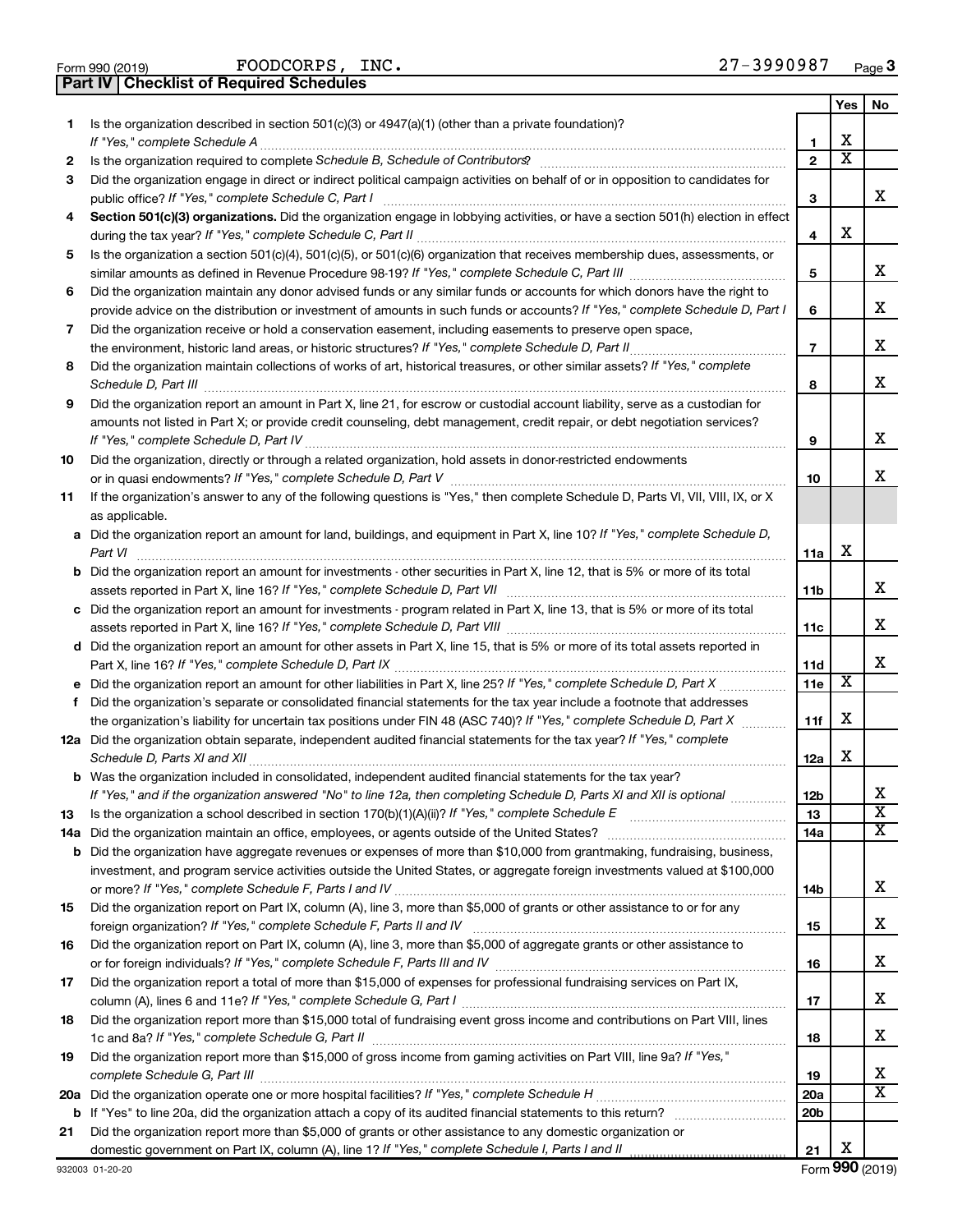|  | Form 990 (2019) |
|--|-----------------|
|  |                 |

FOODCORPS, INC. 27-3990987

**Part IV Checklist of Required Schedules**

*(continued)*

|          |                                                                                                                                                                                                                                        |                 | Yes | No                           |
|----------|----------------------------------------------------------------------------------------------------------------------------------------------------------------------------------------------------------------------------------------|-----------------|-----|------------------------------|
| 22       | Did the organization report more than \$5,000 of grants or other assistance to or for domestic individuals on                                                                                                                          |                 |     |                              |
|          | Part IX, column (A), line 2? If "Yes," complete Schedule I, Parts I and III                                                                                                                                                            | 22              |     | x                            |
| 23       | Did the organization answer "Yes" to Part VII, Section A, line 3, 4, or 5 about compensation of the organization's current                                                                                                             |                 |     |                              |
|          | and former officers, directors, trustees, key employees, and highest compensated employees? If "Yes," complete                                                                                                                         |                 | х   |                              |
|          | Schedule J<br>24a Did the organization have a tax-exempt bond issue with an outstanding principal amount of more than \$100,000 as of the                                                                                              | 23              |     |                              |
|          | last day of the year, that was issued after December 31, 2002? If "Yes," answer lines 24b through 24d and complete                                                                                                                     |                 |     |                              |
|          | Schedule K. If "No," go to line 25a                                                                                                                                                                                                    | 24a             |     | x                            |
|          |                                                                                                                                                                                                                                        | 24 <sub>b</sub> |     |                              |
|          | c Did the organization maintain an escrow account other than a refunding escrow at any time during the year to defease                                                                                                                 |                 |     |                              |
|          |                                                                                                                                                                                                                                        | 24c             |     |                              |
|          |                                                                                                                                                                                                                                        | 24 <sub>d</sub> |     |                              |
|          | 25a Section 501(c)(3), 501(c)(4), and 501(c)(29) organizations. Did the organization engage in an excess benefit                                                                                                                       |                 |     |                              |
|          |                                                                                                                                                                                                                                        | 25a             |     | x                            |
|          | b Is the organization aware that it engaged in an excess benefit transaction with a disqualified person in a prior year, and                                                                                                           |                 |     |                              |
|          | that the transaction has not been reported on any of the organization's prior Forms 990 or 990-EZ? If "Yes," complete                                                                                                                  |                 |     |                              |
|          | Schedule L, Part I                                                                                                                                                                                                                     | 25b             |     | x                            |
| 26       | Did the organization report any amount on Part X, line 5 or 22, for receivables from or payables to any current                                                                                                                        |                 |     |                              |
|          | or former officer, director, trustee, key employee, creator or founder, substantial contributor, or 35%                                                                                                                                |                 | х   |                              |
| 27       | controlled entity or family member of any of these persons? If "Yes," complete Schedule L, Part II<br>Did the organization provide a grant or other assistance to any current or former officer, director, trustee, key employee,      | 26              |     |                              |
|          | creator or founder, substantial contributor or employee thereof, a grant selection committee member, or to a 35% controlled                                                                                                            |                 |     |                              |
|          | entity (including an employee thereof) or family member of any of these persons? If "Yes," complete Schedule L, Part III                                                                                                               | 27              |     | x                            |
| 28       | Was the organization a party to a business transaction with one of the following parties (see Schedule L, Part IV                                                                                                                      |                 |     |                              |
|          | instructions, for applicable filing thresholds, conditions, and exceptions):                                                                                                                                                           |                 |     |                              |
|          | a A current or former officer, director, trustee, key employee, creator or founder, or substantial contributor? If                                                                                                                     |                 |     |                              |
|          |                                                                                                                                                                                                                                        | 28a             | X   |                              |
|          |                                                                                                                                                                                                                                        | 28b             |     | $\overline{\mathbf{X}}$      |
|          | c A 35% controlled entity of one or more individuals and/or organizations described in lines 28a or 28b? If                                                                                                                            |                 |     |                              |
|          | "Yes," complete Schedule L, Part IV                                                                                                                                                                                                    | 28c             |     | X                            |
| 29       |                                                                                                                                                                                                                                        | 29              | X   |                              |
| 30       | Did the organization receive contributions of art, historical treasures, or other similar assets, or qualified conservation                                                                                                            |                 |     |                              |
|          |                                                                                                                                                                                                                                        | 30              |     | х<br>$\overline{\mathtt{x}}$ |
| 31<br>32 | Did the organization liquidate, terminate, or dissolve and cease operations? If "Yes," complete Schedule N, Part I<br>Did the organization sell, exchange, dispose of, or transfer more than 25% of its net assets? If "Yes," complete | 31              |     |                              |
|          | Schedule N, Part II                                                                                                                                                                                                                    | 32              |     | X                            |
| 33       | Did the organization own 100% of an entity disregarded as separate from the organization under Regulations                                                                                                                             |                 |     |                              |
|          |                                                                                                                                                                                                                                        | 33              |     | х                            |
| 34       | Was the organization related to any tax-exempt or taxable entity? If "Yes," complete Schedule R, Part II, III, or IV, and                                                                                                              |                 |     |                              |
|          | Part V, line 1                                                                                                                                                                                                                         | 34              |     | x                            |
|          |                                                                                                                                                                                                                                        | 35a             |     | $\overline{\mathtt{x}}$      |
|          | <b>b</b> If "Yes" to line 35a, did the organization receive any payment from or engage in any transaction with a controlled entity                                                                                                     |                 |     |                              |
|          |                                                                                                                                                                                                                                        | 35b             |     |                              |
| 36       | Section 501(c)(3) organizations. Did the organization make any transfers to an exempt non-charitable related organization?                                                                                                             |                 |     |                              |
|          |                                                                                                                                                                                                                                        | 36              |     | x                            |
| 37       | Did the organization conduct more than 5% of its activities through an entity that is not a related organization                                                                                                                       |                 |     | x                            |
|          |                                                                                                                                                                                                                                        | 37              |     |                              |
| 38       | Did the organization complete Schedule O and provide explanations in Schedule O for Part VI, lines 11b and 19?                                                                                                                         | 38              | х   |                              |
|          | <b>Part V</b><br>Statements Regarding Other IRS Filings and Tax Compliance                                                                                                                                                             |                 |     |                              |
|          |                                                                                                                                                                                                                                        |                 |     |                              |
|          |                                                                                                                                                                                                                                        |                 | Yes | No                           |
|          | 85<br>1a                                                                                                                                                                                                                               |                 |     |                              |
|          | $\Omega$<br><b>b</b> Enter the number of Forms W-2G included in line 1a. Enter -0- if not applicable<br>1b                                                                                                                             |                 |     |                              |
|          | c Did the organization comply with backup withholding rules for reportable payments to vendors and reportable gaming                                                                                                                   |                 |     |                              |
|          |                                                                                                                                                                                                                                        | 1c              | х   |                              |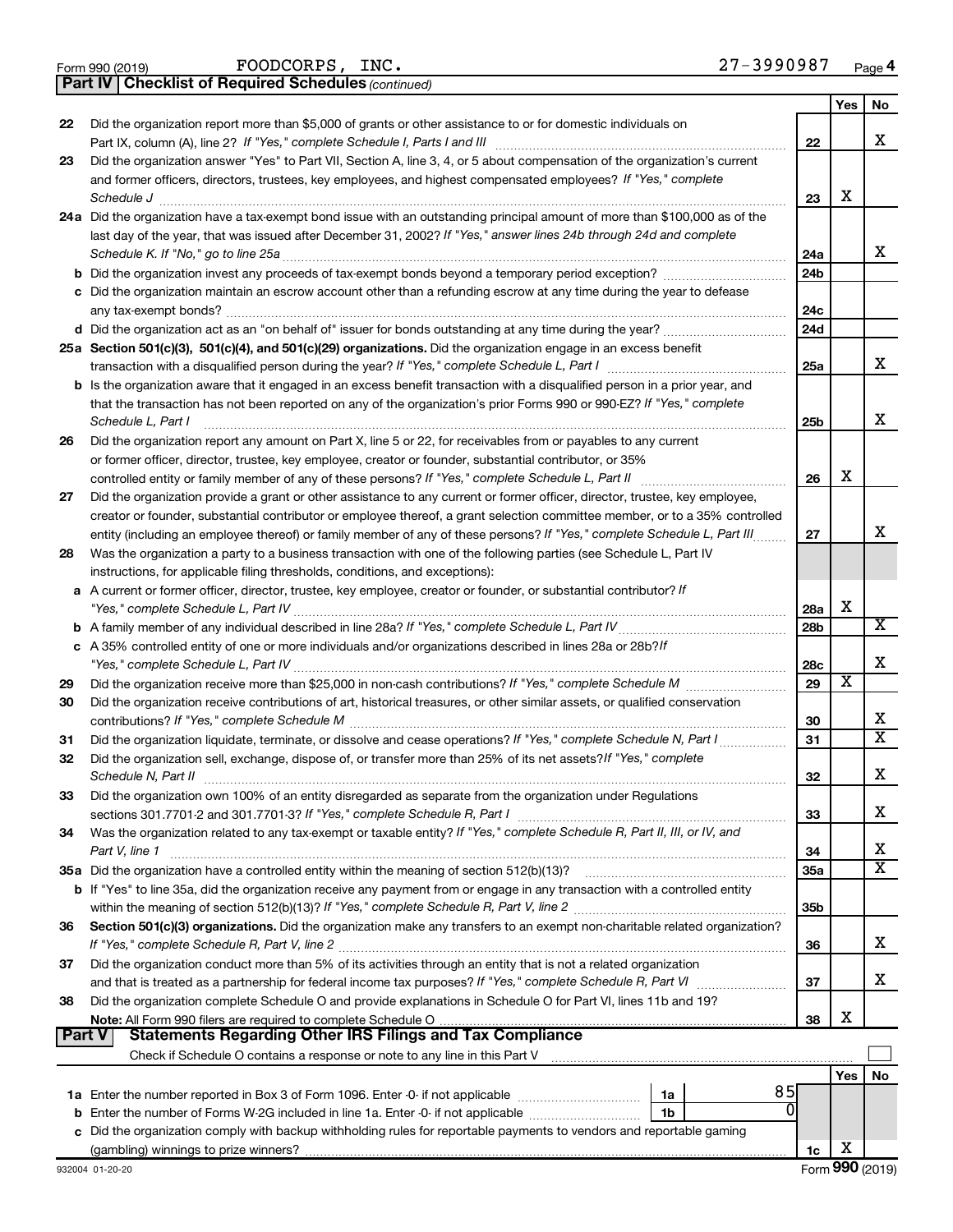|         | 27-3990987<br>FOODCORPS, INC.<br>Form 990 (2019)                                                                                                |                |            | Page 5                     |
|---------|-------------------------------------------------------------------------------------------------------------------------------------------------|----------------|------------|----------------------------|
| Part V  | Statements Regarding Other IRS Filings and Tax Compliance (continued)                                                                           |                |            |                            |
|         |                                                                                                                                                 |                | <b>Yes</b> | No                         |
|         | 2a Enter the number of employees reported on Form W-3, Transmittal of Wage and Tax Statements,                                                  |                |            |                            |
|         | 486<br>filed for the calendar year ending with or within the year covered by this return <i>[[[[[[[[[[[[[]]]</i> ]]<br>2a                       |                |            |                            |
| b       | If at least one is reported on line 2a, did the organization file all required federal employment tax returns?                                  | 2 <sub>b</sub> | х          |                            |
|         |                                                                                                                                                 |                |            |                            |
|         | 3a Did the organization have unrelated business gross income of \$1,000 or more during the year?                                                | 3a             |            | X.                         |
|         |                                                                                                                                                 | 3b             |            |                            |
|         | 4a At any time during the calendar year, did the organization have an interest in, or a signature or other authority over, a                    |                |            |                            |
|         | financial account in a foreign country (such as a bank account, securities account, or other financial account)?                                | 4a             |            | x                          |
|         | <b>b</b> If "Yes," enter the name of the foreign country $\blacktriangleright$                                                                  |                |            |                            |
|         | See instructions for filing requirements for FinCEN Form 114, Report of Foreign Bank and Financial Accounts (FBAR).                             |                |            |                            |
|         |                                                                                                                                                 | 5a             |            | х                          |
| b       |                                                                                                                                                 | 5 <sub>b</sub> |            | $\overline{\texttt{X}}$    |
|         |                                                                                                                                                 | 5c             |            |                            |
|         | 6a Does the organization have annual gross receipts that are normally greater than \$100,000, and did the organization solicit                  |                |            |                            |
|         |                                                                                                                                                 | 6a             |            | х                          |
|         | <b>b</b> If "Yes," did the organization include with every solicitation an express statement that such contributions or gifts                   |                |            |                            |
|         | were not tax deductible?                                                                                                                        | 6b             |            |                            |
| 7       | Organizations that may receive deductible contributions under section 170(c).                                                                   |                |            |                            |
| a       | Did the organization receive a payment in excess of \$75 made partly as a contribution and partly for goods and services provided to the payor? | 7a             |            | x                          |
| b       |                                                                                                                                                 | 7b             |            |                            |
|         | c Did the organization sell, exchange, or otherwise dispose of tangible personal property for which it was required                             |                |            |                            |
|         | to file Form 8282?                                                                                                                              | 7c             |            | x                          |
| d       | 7d                                                                                                                                              |                |            |                            |
| е       | Did the organization receive any funds, directly or indirectly, to pay premiums on a personal benefit contract?                                 | 7е             |            | x<br>$\overline{\text{x}}$ |
| f.      | Did the organization, during the year, pay premiums, directly or indirectly, on a personal benefit contract?                                    | 7f             |            |                            |
| g       | If the organization received a contribution of qualified intellectual property, did the organization file Form 8899 as required?                | 7g             |            |                            |
| h.      | If the organization received a contribution of cars, boats, airplanes, or other vehicles, did the organization file a Form 1098-C?              | 7h             |            |                            |
| 8       | Sponsoring organizations maintaining donor advised funds. Did a donor advised fund maintained by the                                            |                |            |                            |
|         | sponsoring organization have excess business holdings at any time during the year?                                                              | 8              |            |                            |
| 9       | Sponsoring organizations maintaining donor advised funds.                                                                                       | 9а             |            |                            |
| а       |                                                                                                                                                 | 9b             |            |                            |
| b<br>10 | Section 501(c)(7) organizations. Enter:                                                                                                         |                |            |                            |
|         | 10a                                                                                                                                             |                |            |                            |
| b       | Gross receipts, included on Form 990, Part VIII, line 12, for public use of club facilities<br>10 <sub>b</sub>                                  |                |            |                            |
| 11      | Section 501(c)(12) organizations. Enter:                                                                                                        |                |            |                            |
| а       | 11a                                                                                                                                             |                |            |                            |
| b       | Gross income from other sources (Do not net amounts due or paid to other sources against                                                        |                |            |                            |
|         | 11b                                                                                                                                             |                |            |                            |
|         | 12a Section 4947(a)(1) non-exempt charitable trusts. Is the organization filing Form 990 in lieu of Form 1041?                                  | 12a            |            |                            |
| b       | If "Yes," enter the amount of tax-exempt interest received or accrued during the year<br>12b                                                    |                |            |                            |
| 13      | Section 501(c)(29) qualified nonprofit health insurance issuers.                                                                                |                |            |                            |
| а       |                                                                                                                                                 | 13a            |            |                            |
|         | Note: See the instructions for additional information the organization must report on Schedule O.                                               |                |            |                            |
|         | <b>b</b> Enter the amount of reserves the organization is required to maintain by the states in which the                                       |                |            |                            |
|         | 13b                                                                                                                                             |                |            |                            |
|         | 13с                                                                                                                                             |                |            |                            |
|         | 14a Did the organization receive any payments for indoor tanning services during the tax year?                                                  | 14a            |            | х                          |
| b       |                                                                                                                                                 | 14b            |            |                            |
| 15      | Is the organization subject to the section 4960 tax on payment(s) of more than \$1,000,000 in remuneration or                                   |                |            |                            |
|         |                                                                                                                                                 | 15             |            | x                          |
|         | If "Yes," see instructions and file Form 4720, Schedule N.                                                                                      |                |            |                            |
| 16      | Is the organization an educational institution subject to the section 4968 excise tax on net investment income?                                 | 16             |            | х                          |
|         | If "Yes," complete Form 4720, Schedule O.                                                                                                       |                |            |                            |

Form (2019) **990**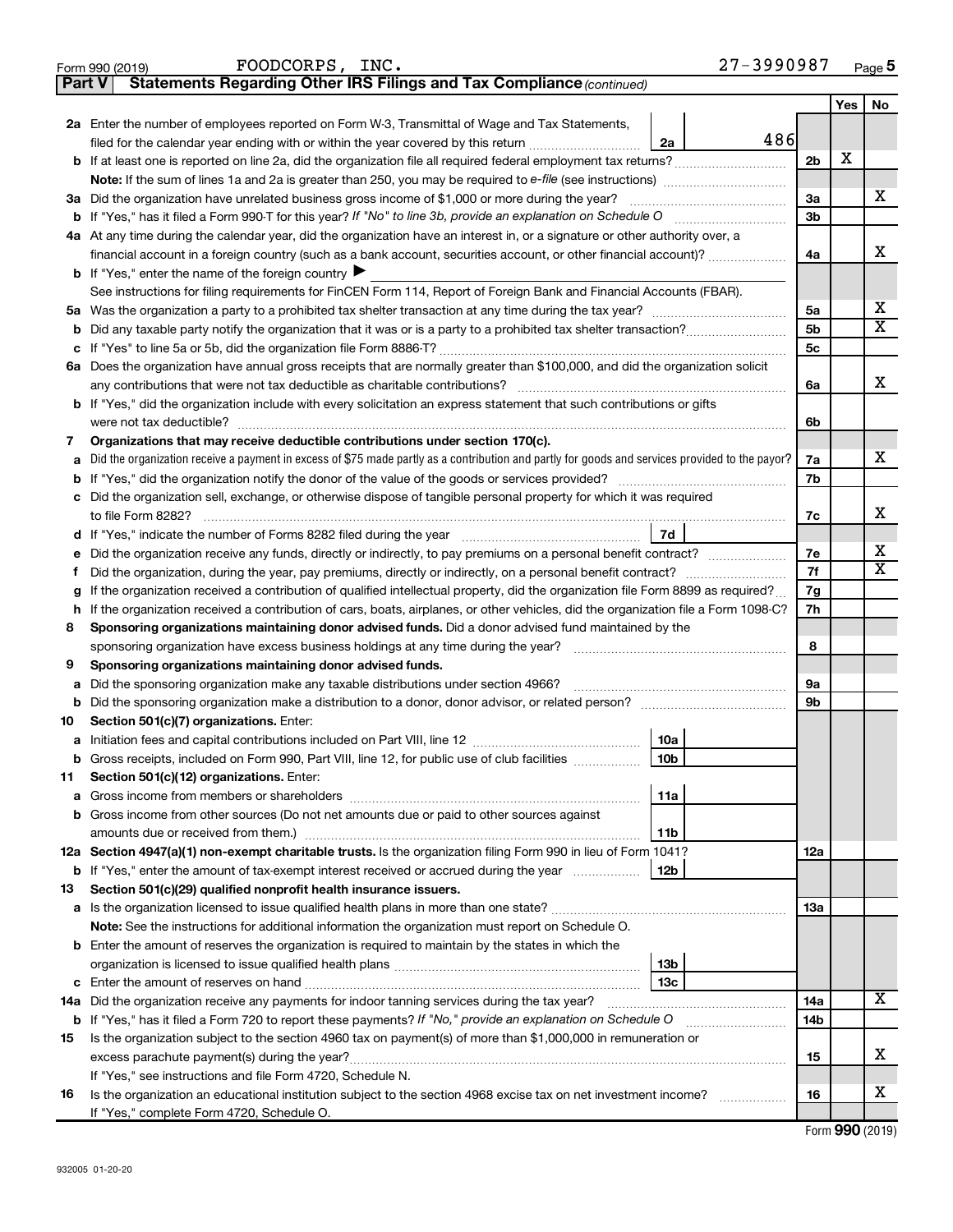|        | Part VI Governance, Management, and Disclosure For each "Yes" response to lines 2 through 7b below, and for a "No" response                                                                                                    |                         |                         |                         |  |  |  |  |  |
|--------|--------------------------------------------------------------------------------------------------------------------------------------------------------------------------------------------------------------------------------|-------------------------|-------------------------|-------------------------|--|--|--|--|--|
|        | to line 8a, 8b, or 10b below, describe the circumstances, processes, or changes on Schedule O. See instructions.                                                                                                               |                         |                         |                         |  |  |  |  |  |
|        |                                                                                                                                                                                                                                |                         |                         | $\boxed{\textbf{X}}$    |  |  |  |  |  |
|        | <b>Section A. Governing Body and Management</b>                                                                                                                                                                                |                         |                         |                         |  |  |  |  |  |
|        |                                                                                                                                                                                                                                |                         | Yes                     | No                      |  |  |  |  |  |
|        | 14<br>1a Enter the number of voting members of the governing body at the end of the tax year<br>1a                                                                                                                             |                         |                         |                         |  |  |  |  |  |
|        | If there are material differences in voting rights among members of the governing body, or if the governing                                                                                                                    |                         |                         |                         |  |  |  |  |  |
|        | body delegated broad authority to an executive committee or similar committee, explain on Schedule O.<br>13                                                                                                                    |                         |                         |                         |  |  |  |  |  |
| b      | Enter the number of voting members included on line 1a, above, who are independent<br>1b                                                                                                                                       |                         |                         |                         |  |  |  |  |  |
| 2      | Did any officer, director, trustee, or key employee have a family relationship or a business relationship with any other                                                                                                       |                         |                         | х                       |  |  |  |  |  |
|        | officer, director, trustee, or key employee?                                                                                                                                                                                   | 2                       |                         |                         |  |  |  |  |  |
| 3      | Did the organization delegate control over management duties customarily performed by or under the direct supervision                                                                                                          |                         |                         | х                       |  |  |  |  |  |
|        |                                                                                                                                                                                                                                | 3                       |                         | $\overline{\textbf{x}}$ |  |  |  |  |  |
| 4      | Did the organization make any significant changes to its governing documents since the prior Form 990 was filed?                                                                                                               | $\overline{\mathbf{4}}$ |                         | $\overline{\mathbf{x}}$ |  |  |  |  |  |
| 5      |                                                                                                                                                                                                                                | 5                       |                         | $\overline{\textbf{X}}$ |  |  |  |  |  |
| 6      |                                                                                                                                                                                                                                | 6                       |                         |                         |  |  |  |  |  |
|        | 7a Did the organization have members, stockholders, or other persons who had the power to elect or appoint one or                                                                                                              |                         |                         | X                       |  |  |  |  |  |
|        |                                                                                                                                                                                                                                | 7a                      |                         |                         |  |  |  |  |  |
|        | <b>b</b> Are any governance decisions of the organization reserved to (or subject to approval by) members, stockholders, or                                                                                                    |                         |                         | x                       |  |  |  |  |  |
|        | Did the organization contemporaneously document the meetings held or written actions undertaken during the year by the following:                                                                                              | 7b                      |                         |                         |  |  |  |  |  |
| 8      |                                                                                                                                                                                                                                |                         | х                       |                         |  |  |  |  |  |
| а      |                                                                                                                                                                                                                                | 8а<br>8b                | $\overline{\mathbf{x}}$ |                         |  |  |  |  |  |
| b<br>9 |                                                                                                                                                                                                                                |                         |                         |                         |  |  |  |  |  |
|        | Is there any officer, director, trustee, or key employee listed in Part VII, Section A, who cannot be reached at the                                                                                                           | 9                       |                         | x                       |  |  |  |  |  |
|        | <b>Section B. Policies</b> (This Section B requests information about policies not required by the Internal Revenue Code.)                                                                                                     |                         |                         |                         |  |  |  |  |  |
|        |                                                                                                                                                                                                                                |                         | Yes                     | No                      |  |  |  |  |  |
|        |                                                                                                                                                                                                                                | <b>10a</b>              |                         | x                       |  |  |  |  |  |
|        | b If "Yes," did the organization have written policies and procedures governing the activities of such chapters, affiliates,                                                                                                   |                         |                         |                         |  |  |  |  |  |
|        | and branches to ensure their operations are consistent with the organization's exempt purposes? www.www.www.www.                                                                                                               | 10 <sub>b</sub>         |                         |                         |  |  |  |  |  |
|        | 11a Has the organization provided a complete copy of this Form 990 to all members of its governing body before filing the form?                                                                                                | 11a                     | X                       |                         |  |  |  |  |  |
|        | <b>b</b> Describe in Schedule O the process, if any, used by the organization to review this Form 990.                                                                                                                         |                         |                         |                         |  |  |  |  |  |
|        |                                                                                                                                                                                                                                | 12a                     | х                       |                         |  |  |  |  |  |
|        | <b>b</b> Were officers, directors, or trustees, and key employees required to disclose annually interests that could give rise to conflicts?                                                                                   | 12 <sub>b</sub>         | $\overline{\mathbf{X}}$ |                         |  |  |  |  |  |
|        | c Did the organization regularly and consistently monitor and enforce compliance with the policy? If "Yes," describe                                                                                                           |                         |                         |                         |  |  |  |  |  |
|        |                                                                                                                                                                                                                                | 12c                     | х                       |                         |  |  |  |  |  |
| 13     |                                                                                                                                                                                                                                | 13                      | $\overline{\mathbf{X}}$ |                         |  |  |  |  |  |
| 14     | Did the organization have a written document retention and destruction policy? [111] [12] manument contains an                                                                                                                 | 14                      | $\overline{\mathtt{x}}$ |                         |  |  |  |  |  |
| 15     | Did the process for determining compensation of the following persons include a review and approval by independent                                                                                                             |                         |                         |                         |  |  |  |  |  |
|        | persons, comparability data, and contemporaneous substantiation of the deliberation and decision?                                                                                                                              |                         |                         |                         |  |  |  |  |  |
|        | The organization's CEO, Executive Director, or top management official manufactured content of the organization's CEO, Executive Director, or top management official manufactured content of the organization's CEO, Executiv | <b>15a</b>              | X                       |                         |  |  |  |  |  |
|        |                                                                                                                                                                                                                                | 15b                     | X                       |                         |  |  |  |  |  |
|        | If "Yes" to line 15a or 15b, describe the process in Schedule O (see instructions).                                                                                                                                            |                         |                         |                         |  |  |  |  |  |
|        | 16a Did the organization invest in, contribute assets to, or participate in a joint venture or similar arrangement with a                                                                                                      |                         |                         |                         |  |  |  |  |  |
|        | taxable entity during the year?                                                                                                                                                                                                | 16a                     |                         | x                       |  |  |  |  |  |
|        | <b>b</b> If "Yes," did the organization follow a written policy or procedure requiring the organization to evaluate its participation                                                                                          |                         |                         |                         |  |  |  |  |  |
|        | in joint venture arrangements under applicable federal tax law, and take steps to safeguard the organization's                                                                                                                 |                         |                         |                         |  |  |  |  |  |
|        | exempt status with respect to such arrangements?                                                                                                                                                                               | 16b                     |                         |                         |  |  |  |  |  |
|        | <b>Section C. Disclosure</b>                                                                                                                                                                                                   |                         |                         |                         |  |  |  |  |  |
| 17     | List the states with which a copy of this Form 990 is required to be filed NY, AL, AK, AR, CA, CT, FL, GA, HI, IL, KS, KY                                                                                                      |                         |                         |                         |  |  |  |  |  |
| 18     | Section 6104 requires an organization to make its Forms 1023 (1024 or 1024-A, if applicable), 990, and 990-T (Section 501(c)(3)s only) available                                                                               |                         |                         |                         |  |  |  |  |  |
|        | for public inspection. Indicate how you made these available. Check all that apply.                                                                                                                                            |                         |                         |                         |  |  |  |  |  |
|        | $\lfloor x \rfloor$ Upon request<br>$\lfloor X \rfloor$ Another's website<br>[X] Own website<br>Other (explain on Schedule O)                                                                                                  |                         |                         |                         |  |  |  |  |  |
| 19     | Describe on Schedule O whether (and if so, how) the organization made its governing documents, conflict of interest policy, and financial                                                                                      |                         |                         |                         |  |  |  |  |  |
|        | statements available to the public during the tax year.                                                                                                                                                                        |                         |                         |                         |  |  |  |  |  |
| 20     | State the name, address, and telephone number of the person who possesses the organization's books and records                                                                                                                 |                         |                         |                         |  |  |  |  |  |
|        | JULIA BROMKA - 212-596-7045                                                                                                                                                                                                    |                         |                         |                         |  |  |  |  |  |
|        | 1140 SE 7TH AVE, SUITE 110, PORTLAND, OR<br>97214                                                                                                                                                                              |                         |                         |                         |  |  |  |  |  |
|        | SEE SCHEDULE O FOR FULL LIST OF STATES<br>932006 01-20-20                                                                                                                                                                      |                         |                         | Form 990 (2019)         |  |  |  |  |  |

Form 990 (2019)  $FOODCORPS$ ,  $INC.$   $27-3990987$   $Page$ 

27-3990987 Page 6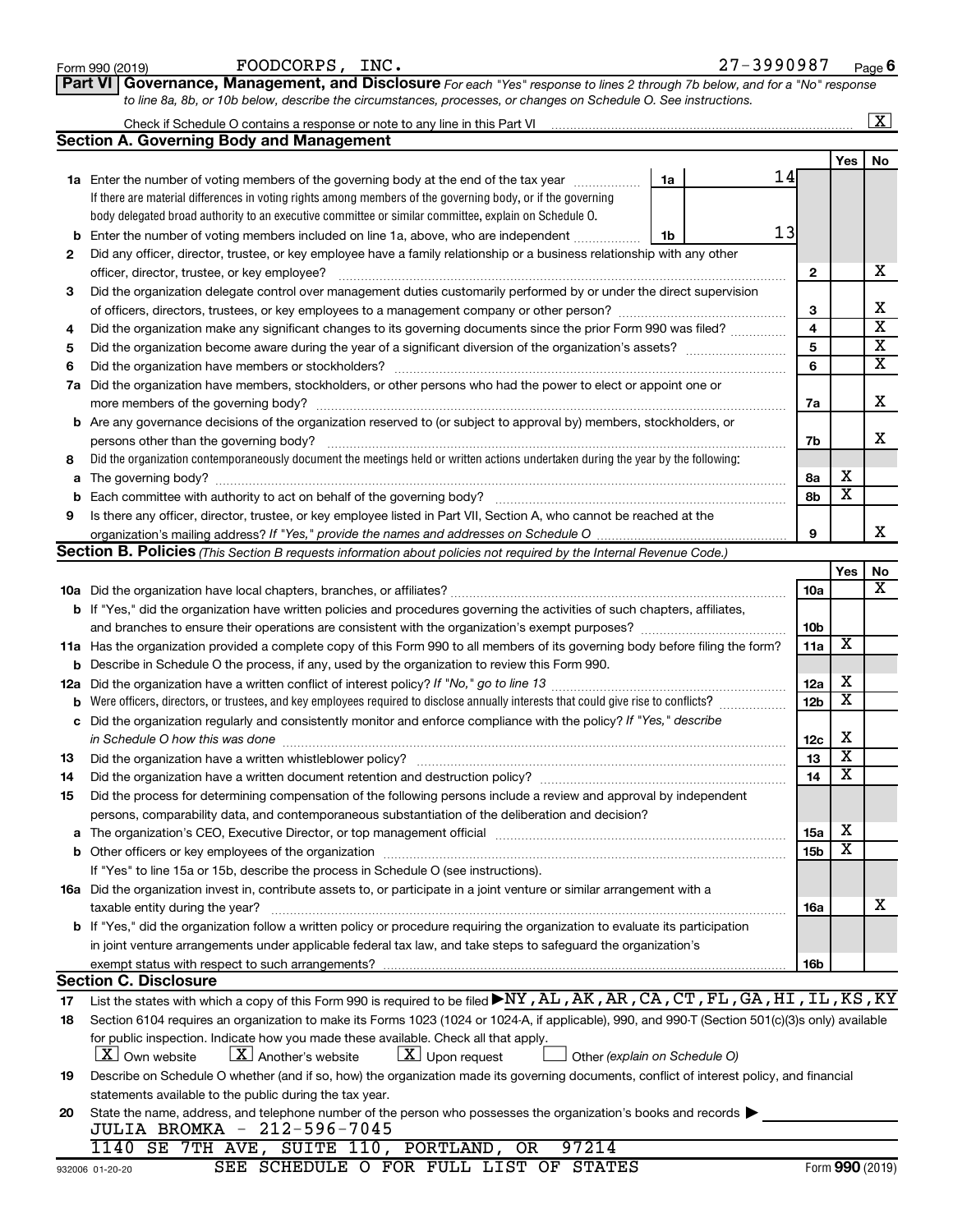$\Box$ 

| Part VII Compensation of Officers, Directors, Trustees, Key Employees, Highest Compensated |  |
|--------------------------------------------------------------------------------------------|--|
| <b>Employees, and Independent Contractors</b>                                              |  |

Check if Schedule O contains a response or note to any line in this Part VII

**Section A. Officers, Directors, Trustees, Key Employees, and Highest Compensated Employees**

**1a**  Complete this table for all persons required to be listed. Report compensation for the calendar year ending with or within the organization's tax year.  $\bullet$  List all of the organization's current officers, directors, trustees (whether individuals or organizations), regardless of amount of compensation.

Enter -0- in columns (D), (E), and (F) if no compensation was paid.

**•** List all of the organization's current key employees, if any. See instructions for definition of "key employee."

• List the organization's five *current* highest compensated employees (other than an officer, director, trustee, or key employee) who received reportable compensation (Box 5 of Form W-2 and/or Box 7 of Form 1099-MISC) of more than \$100,000 from the organization and any related organizations.

 $\bullet$  List all of the organization's former officers, key employees, and highest compensated employees who received more than \$100,000 of reportable compensation from the organization and any related organizations.

**•** List all of the organization's former directors or trustees that received, in the capacity as a former director or trustee of the organization, more than \$10,000 of reportable compensation from the organization and any related organizations.

See instructions for the order in which to list the persons above.

Check this box if neither the organization nor any related organization compensated any current officer, director, or trustee.  $\overline{a}$ 

| (A)                                 | (B)           |                                |                      | (C)                                     |              |                                   |        | (D)             | (E)             | (F)                |
|-------------------------------------|---------------|--------------------------------|----------------------|-----------------------------------------|--------------|-----------------------------------|--------|-----------------|-----------------|--------------------|
| Name and title                      | Average       |                                |                      | Position<br>(do not check more than one |              |                                   |        | Reportable      | Reportable      | Estimated          |
|                                     | hours per     |                                |                      | box, unless person is both an           |              |                                   |        | compensation    | compensation    | amount of          |
|                                     | week          |                                |                      | officer and a director/trustee)         |              |                                   |        | from            | from related    | other              |
|                                     | (list any     |                                |                      |                                         |              |                                   |        | the             | organizations   | compensation       |
|                                     | hours for     |                                |                      |                                         |              |                                   |        | organization    | (W-2/1099-MISC) | from the           |
|                                     | related       |                                |                      |                                         |              |                                   |        | (W-2/1099-MISC) |                 | organization       |
|                                     | organizations |                                |                      |                                         |              |                                   |        |                 |                 | and related        |
|                                     | below         | Individual trustee or director | nstitutional trustee | Officer                                 | Key employee | Highest compensated<br>  employee | Former |                 |                 | organizations      |
|                                     | line)         |                                |                      |                                         |              |                                   |        |                 |                 |                    |
| (1)<br><b>CURT ELLIS</b>            | 50.00         |                                |                      |                                         |              |                                   |        |                 |                 |                    |
| CEO                                 |               | $\mathbf x$                    |                      | $\mathbf X$                             |              |                                   |        | 173,240.        | $\mathbf 0$ .   | 43,310.            |
| (2)<br>JOHN GOMPERTS                | 1.00          |                                |                      |                                         |              |                                   |        |                 |                 |                    |
| <b>CHAIR</b>                        |               | $\mathbf X$                    |                      |                                         |              |                                   |        | $\mathbf 0$ .   | $\mathbf 0$ .   | 0.                 |
| (3)<br>ALIYA HUSSAINI               | 1.00          |                                |                      |                                         |              |                                   |        |                 |                 |                    |
| <b>TREASURER</b>                    |               | X                              |                      |                                         |              |                                   |        | $\mathbf 0$ .   | 0.              | 0.                 |
| ELIZA GREENBERG<br>(4)              | 1.00          |                                |                      |                                         |              |                                   |        |                 |                 |                    |
| <b>SECRETARY</b>                    |               | $\mathbf X$                    |                      |                                         |              |                                   |        | $\mathbf 0$ .   | $\mathbf 0$ .   | $\boldsymbol{0}$ . |
| KENDALL CHAVEZ<br>(5)               | 1.00          |                                |                      |                                         |              |                                   |        |                 |                 |                    |
| <b>DIRECTOR</b>                     |               | $\mathbf X$                    |                      |                                         |              |                                   |        | $\mathbf 0$ .   | $\mathbf 0$ .   | 0.                 |
| (6)<br>ALEJANDRO GIBES DE GAC       | 1.00          |                                |                      |                                         |              |                                   |        |                 |                 |                    |
| <b>DIRECTOR</b>                     |               | $\mathbf X$                    |                      |                                         |              |                                   |        | $\mathbf 0$ .   | $\mathbf 0$ .   | $\mathbf 0$ .      |
| ERIC GOLDSTEIN<br>(7)               | 1.00          |                                |                      |                                         |              |                                   |        |                 |                 |                    |
| <b>DIRECTOR</b>                     |               | $\mathbf X$                    |                      |                                         |              |                                   |        | $\mathbf 0$ .   | $\mathbf 0$ .   | 0.                 |
| (8)<br>DOROTHY MCAULIFFE            | 1.00          |                                |                      |                                         |              |                                   |        |                 |                 |                    |
| <b>DIRECTOR</b>                     |               | $\mathbf X$                    |                      |                                         |              |                                   |        | $\mathbf 0$ .   | $\mathbf 0$ .   | 0.                 |
| (9)<br>KATHLEEN MERRIGAN            | 1.00          |                                |                      |                                         |              |                                   |        |                 |                 |                    |
| <b>DIRECTOR</b>                     |               | $\mathbf X$                    |                      |                                         |              |                                   |        | 0.              | $\mathbf 0$ .   | $\mathbf 0$ .      |
| (10) RICARDO SALVADOR               | 1.00          |                                |                      |                                         |              |                                   |        |                 |                 |                    |
| <b>DIRECTOR</b>                     |               | X                              |                      |                                         |              |                                   |        | $\mathbf 0$ .   | $\mathbf 0$ .   | $\mathbf 0$ .      |
| (11) RODNEY TAYLOR                  | 1.00          |                                |                      |                                         |              |                                   |        |                 |                 |                    |
| <b>DIRECTOR</b>                     |               | $\mathbf X$                    |                      |                                         |              |                                   |        | 0.              | 0.              | $\mathbf 0$ .      |
| (12) SUSAN TUNNELL                  | 1.00          |                                |                      |                                         |              |                                   |        |                 |                 |                    |
| <b>DIRECTOR</b>                     |               | $\mathbf X$                    |                      |                                         |              |                                   |        | $\mathbf 0$ .   | $\mathbf 0$ .   | $\mathbf 0$ .      |
| (13) WARREN VALDMANIS               | 1.00          |                                |                      |                                         |              |                                   |        |                 |                 |                    |
| <b>DIRECTOR</b>                     |               | $\mathbf X$                    |                      |                                         |              |                                   |        | $\mathbf 0$ .   | $\mathbf 0$ .   | $\mathbf 0$ .      |
| (14) RACHEL WILLIS                  | 1.00          |                                |                      |                                         |              |                                   |        |                 |                 |                    |
| <b>DIRECTOR</b>                     |               | $\mathbf X$                    |                      |                                         |              |                                   |        | $\mathbf 0$ .   | $\mathbf 0$ .   | 0.                 |
| (15) ELLEN MONCURE-WONG             | 50.00         |                                |                      |                                         |              |                                   |        |                 |                 |                    |
| VP OF GROWTH AND DEVELOPMENT        |               |                                |                      |                                         | X            |                                   |        | 154,770.        | $\mathbf 0$ .   | 38,693.            |
| (16) CECILY UPTON                   | 50.00         |                                |                      |                                         |              |                                   |        |                 |                 |                    |
| CHIEF STRATEGIST, SR VICE PRESIDENT |               |                                |                      |                                         |              | $\mathbf X$                       |        | 148,899.        | $\mathbf 0$ .   | 37,225.            |
| (17) TIFFANY MCCLAIN                | 50.00         |                                |                      |                                         |              |                                   |        |                 |                 |                    |
| VP OF EQUITY                        |               |                                |                      |                                         |              | $\rm X$                           |        | 147,866.        | 0.              | 36,967.            |
| 932007 01-20-20                     |               |                                |                      |                                         |              |                                   |        |                 |                 | Form 990 (2019)    |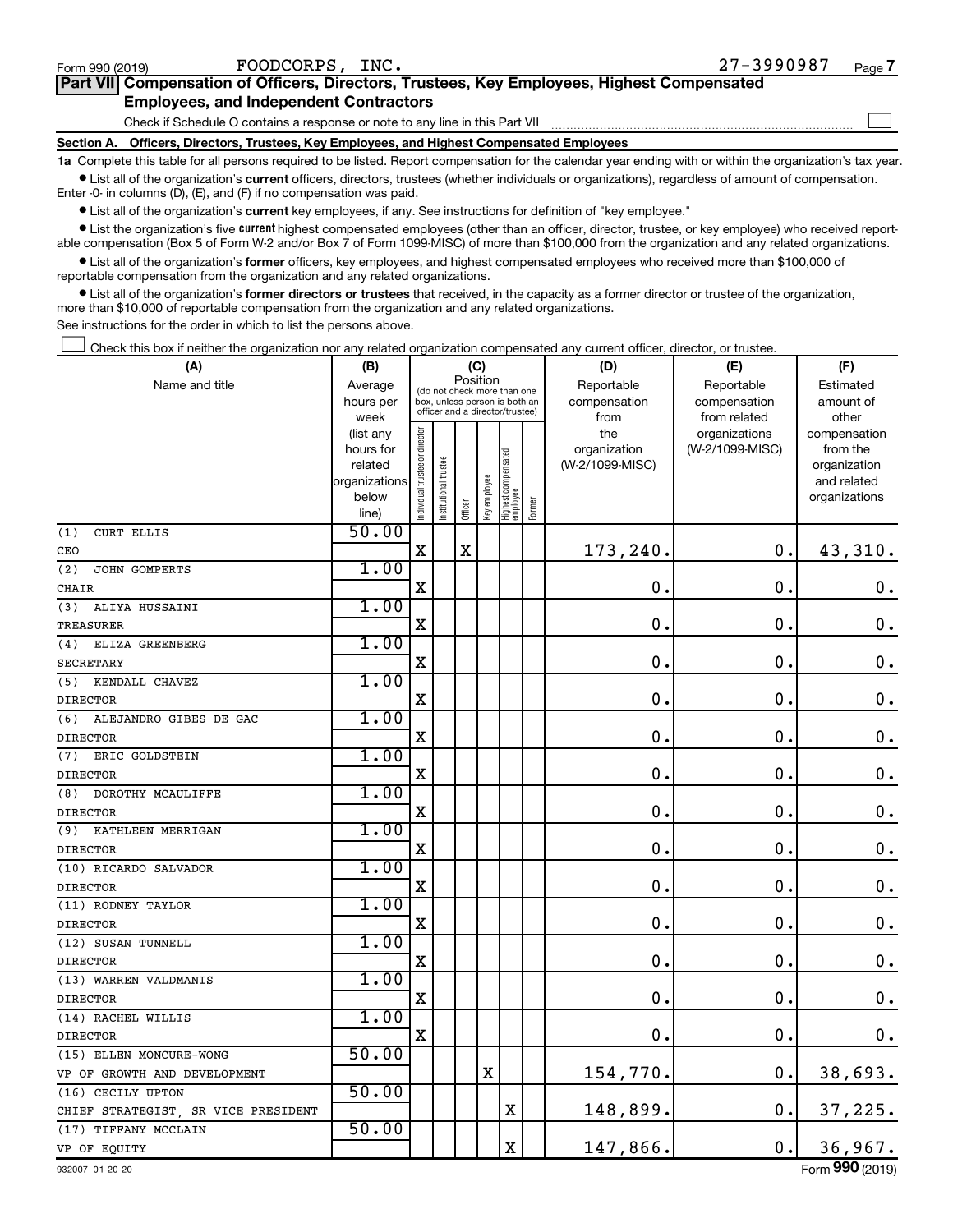| FOODCORPS, INC.<br>Form 990 (2019)                                                                                                                                                     |                                                                      |                                |                                                                                                                    |         |              |                                 |        |                                           | 27-3990987                                        |                        |                                                                          | Page 8         |
|----------------------------------------------------------------------------------------------------------------------------------------------------------------------------------------|----------------------------------------------------------------------|--------------------------------|--------------------------------------------------------------------------------------------------------------------|---------|--------------|---------------------------------|--------|-------------------------------------------|---------------------------------------------------|------------------------|--------------------------------------------------------------------------|----------------|
| Part VII Section A. Officers, Directors, Trustees, Key Employees, and Highest Compensated Employees (continued)                                                                        |                                                                      |                                |                                                                                                                    |         |              |                                 |        |                                           |                                                   |                        |                                                                          |                |
| (A)<br>Name and title                                                                                                                                                                  | (B)<br>Average<br>hours per<br>week                                  |                                | (C)<br>Position<br>(do not check more than one<br>box, unless person is both an<br>officer and a director/trustee) |         |              |                                 |        | (D)<br>Reportable<br>compensation<br>from | (E)<br>Reportable<br>compensation<br>from related |                        | (F)<br>Estimated<br>amount of<br>other                                   |                |
|                                                                                                                                                                                        | (list any<br>hours for<br>related<br>organizations<br>below<br>line) | Individual trustee or director | Institutional trustee                                                                                              | Officer | Key employee | Highest compensated<br>employee | Former | the<br>organization<br>(W-2/1099-MISC)    | organizations<br>(W-2/1099-MISC)                  |                        | compensation<br>from the<br>organization<br>and related<br>organizations |                |
| (18) EMILY EARLE                                                                                                                                                                       | 50.00                                                                |                                |                                                                                                                    |         |              |                                 |        |                                           |                                                   |                        |                                                                          |                |
| SR. DIRECTOR OF INSTITUTIONAL SUPPOR                                                                                                                                                   | 50.00                                                                |                                |                                                                                                                    |         |              | х                               |        | 143,695.                                  |                                                   | 0.                     |                                                                          | 35,924.        |
| (19) MICHELLE EMEH<br>SR DIRECTOR OF FINANCE                                                                                                                                           |                                                                      |                                |                                                                                                                    |         |              | X                               |        | 126,216.                                  |                                                   | 0.                     |                                                                          | 31,554.        |
| (20) THOMAS SMITH                                                                                                                                                                      | 50.00                                                                |                                |                                                                                                                    |         |              |                                 |        |                                           |                                                   |                        |                                                                          |                |
| VP OF PROGRAMS                                                                                                                                                                         |                                                                      |                                |                                                                                                                    |         |              | X                               |        | 125,080.                                  |                                                   | 0.                     |                                                                          | 31,270.        |
|                                                                                                                                                                                        |                                                                      |                                |                                                                                                                    |         |              |                                 |        |                                           |                                                   |                        |                                                                          |                |
|                                                                                                                                                                                        |                                                                      |                                |                                                                                                                    |         |              |                                 |        |                                           |                                                   |                        |                                                                          |                |
|                                                                                                                                                                                        |                                                                      |                                |                                                                                                                    |         |              |                                 |        |                                           |                                                   |                        |                                                                          |                |
|                                                                                                                                                                                        |                                                                      |                                |                                                                                                                    |         |              |                                 |        |                                           |                                                   |                        |                                                                          |                |
|                                                                                                                                                                                        |                                                                      |                                |                                                                                                                    |         |              |                                 |        |                                           |                                                   |                        |                                                                          |                |
|                                                                                                                                                                                        |                                                                      |                                |                                                                                                                    |         |              |                                 |        |                                           |                                                   |                        |                                                                          |                |
|                                                                                                                                                                                        |                                                                      |                                |                                                                                                                    |         |              |                                 |        | 1,019,766.                                |                                                   | $\overline{0}$ .       |                                                                          | 254,943.       |
| c Total from continuation sheets to Part VII, Section A [111] [2000]                                                                                                                   |                                                                      |                                |                                                                                                                    |         |              |                                 |        | σ.<br>1,019,766.                          |                                                   | $\overline{0}$ .<br>σ. |                                                                          | о.<br>254,943. |
| Total number of individuals (including but not limited to those listed above) who received more than \$100,000 of reportable<br>$\mathbf{2}$                                           |                                                                      |                                |                                                                                                                    |         |              |                                 |        |                                           |                                                   |                        |                                                                          |                |
| compensation from the organization $\blacktriangleright$                                                                                                                               |                                                                      |                                |                                                                                                                    |         |              |                                 |        |                                           |                                                   |                        |                                                                          | 7              |
|                                                                                                                                                                                        |                                                                      |                                |                                                                                                                    |         |              |                                 |        |                                           |                                                   |                        | Yes                                                                      | No             |
| Did the organization list any former officer, director, trustee, key employee, or highest compensated employee on<br>З                                                                 |                                                                      |                                |                                                                                                                    |         |              |                                 |        |                                           |                                                   |                        | 3                                                                        | x              |
| For any individual listed on line 1a, is the sum of reportable compensation and other compensation from the organization<br>4                                                          |                                                                      |                                |                                                                                                                    |         |              |                                 |        |                                           |                                                   |                        | х<br>4                                                                   |                |
| Did any person listed on line 1a receive or accrue compensation from any unrelated organization or individual for services<br>5                                                        |                                                                      |                                |                                                                                                                    |         |              |                                 |        |                                           |                                                   |                        |                                                                          |                |
|                                                                                                                                                                                        |                                                                      |                                |                                                                                                                    |         |              |                                 |        |                                           |                                                   |                        | 5                                                                        | X              |
| <b>Section B. Independent Contractors</b><br>Complete this table for your five highest compensated independent contractors that received more than \$100,000 of compensation from<br>1 |                                                                      |                                |                                                                                                                    |         |              |                                 |        |                                           |                                                   |                        |                                                                          |                |
| the organization. Report compensation for the calendar year ending with or within the organization's tax year.                                                                         |                                                                      |                                |                                                                                                                    |         |              |                                 |        |                                           |                                                   |                        |                                                                          |                |
| (A)<br>Name and business address<br>FORUM FOR THE FUTURE                                                                                                                               |                                                                      |                                |                                                                                                                    |         |              |                                 |        | (B)<br>Description of services            |                                                   |                        | (C)<br>Compensation                                                      |                |
| 81 PROSPECT ST, BROOKLYN, NY 11201                                                                                                                                                     |                                                                      |                                |                                                                                                                    |         |              |                                 |        | STRATEGIC CONSULTING                      |                                                   |                        |                                                                          | 219,012.       |
| KATE LINDQUIST<br>414 STERLING PLACE, BROOKLYN, NY 11238                                                                                                                               |                                                                      |                                |                                                                                                                    |         |              |                                 |        | COMMUNICATIONS<br>CONSULTING              |                                                   |                        |                                                                          | 120,000.       |
| SUNSHINE SACHS, 136 MADISON AVENUE, 17TH<br>FLOOR, NEW YORK, NY 10016                                                                                                                  |                                                                      |                                |                                                                                                                    |         |              |                                 |        | PR FIRM                                   |                                                   |                        |                                                                          | 120,000.       |
|                                                                                                                                                                                        |                                                                      |                                |                                                                                                                    |         |              |                                 |        |                                           |                                                   |                        |                                                                          |                |
|                                                                                                                                                                                        |                                                                      |                                |                                                                                                                    |         |              |                                 |        |                                           |                                                   |                        |                                                                          |                |
| Total number of independent contractors (including but not limited to those listed above) who received more than<br>$\mathbf{2}$<br>\$100,000 of compensation from the organization >  |                                                                      |                                |                                                                                                                    |         |              | 3                               |        |                                           |                                                   |                        |                                                                          |                |

\$100,000 of compensation from the organization  $\blacktriangleright$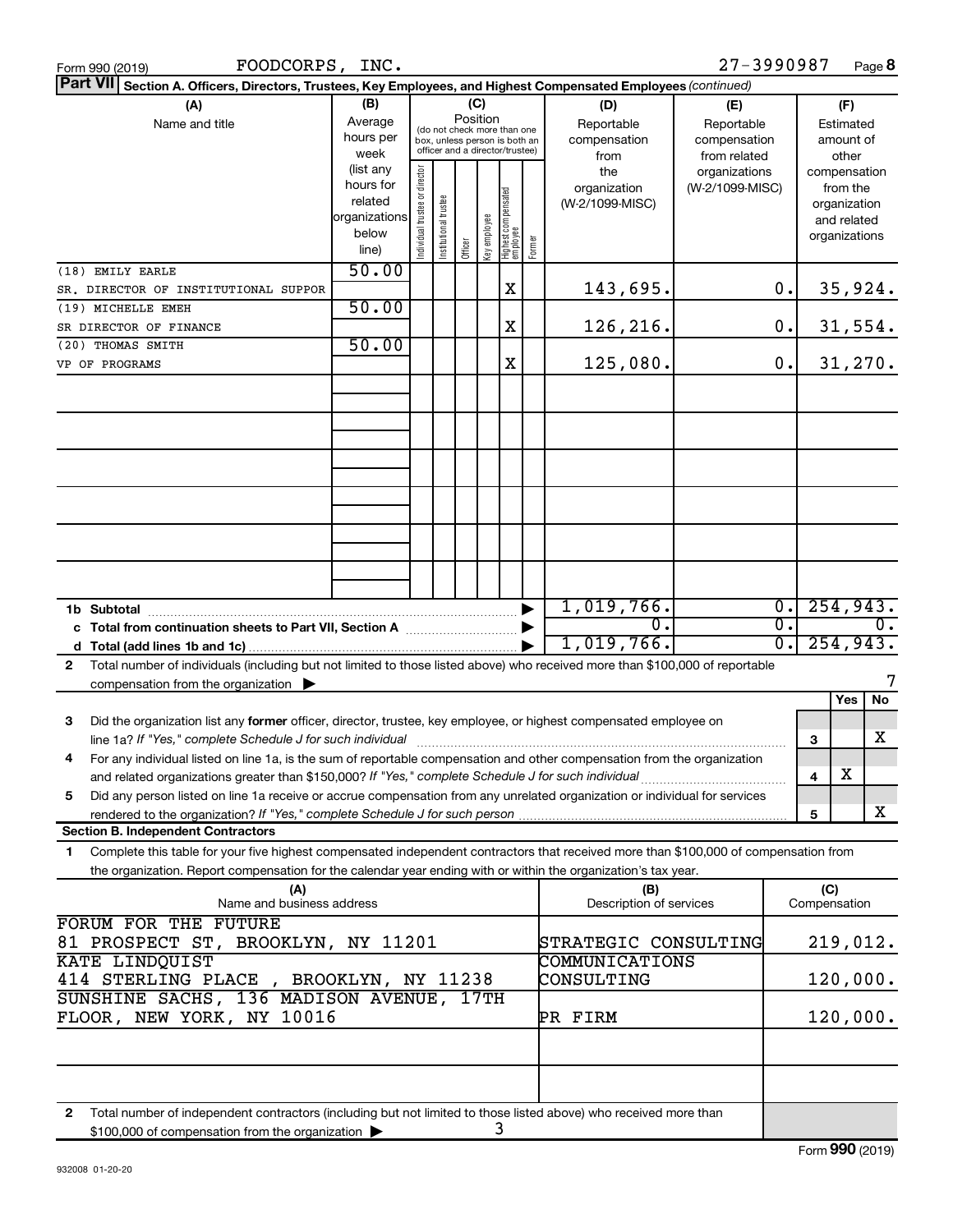|                                                           |                  |   | Form 990 (2019)                                                                                |                | FOODCORPS,     | INC.            |                      |                      |                                              | 27-3990987                           | Page 9                                                          |
|-----------------------------------------------------------|------------------|---|------------------------------------------------------------------------------------------------|----------------|----------------|-----------------|----------------------|----------------------|----------------------------------------------|--------------------------------------|-----------------------------------------------------------------|
|                                                           | <b>Part VIII</b> |   | <b>Statement of Revenue</b>                                                                    |                |                |                 |                      |                      |                                              |                                      |                                                                 |
|                                                           |                  |   |                                                                                                |                |                |                 |                      |                      |                                              |                                      |                                                                 |
|                                                           |                  |   |                                                                                                |                |                |                 |                      | (A)<br>Total revenue | (B)<br>Related or exempt<br>function revenue | (C)<br>Unrelated<br>business revenue | (D)<br>Revenue excluded<br>from tax under<br>sections 512 - 514 |
|                                                           |                  |   | <b>1 a</b> Federated campaigns                                                                 |                | 1a             |                 |                      |                      |                                              |                                      |                                                                 |
| Contributions, Gifts, Grants<br>and Other Similar Amounts |                  |   | <b>b</b> Membership dues                                                                       |                | 1 <sub>b</sub> |                 |                      |                      |                                              |                                      |                                                                 |
|                                                           |                  |   | c Fundraising events                                                                           |                | 1 <sub>c</sub> |                 |                      |                      |                                              |                                      |                                                                 |
|                                                           |                  |   | d Related organizations                                                                        |                | 1 <sub>d</sub> |                 |                      |                      |                                              |                                      |                                                                 |
|                                                           |                  |   | e Government grants (contributions)                                                            |                | 1e             |                 | 3, 147, 163.         |                      |                                              |                                      |                                                                 |
|                                                           |                  |   | f All other contributions, gifts, grants, and                                                  |                |                |                 |                      |                      |                                              |                                      |                                                                 |
|                                                           |                  |   | similar amounts not included above                                                             |                | 1f             |                 | 15,071,085.          |                      |                                              |                                      |                                                                 |
|                                                           |                  |   | g Noncash contributions included in lines 1a-1f                                                |                | $1g$ \$        |                 |                      |                      |                                              |                                      |                                                                 |
|                                                           |                  |   |                                                                                                |                |                |                 |                      | 18, 218, 248.        |                                              |                                      |                                                                 |
|                                                           |                  |   |                                                                                                |                |                |                 | <b>Business Code</b> |                      |                                              |                                      |                                                                 |
|                                                           | 2 a              |   | PROGRAM SERVICE FEES                                                                           |                |                |                 | 900099               | 1,682,388.           | 1,682,388.                                   |                                      |                                                                 |
|                                                           |                  | b |                                                                                                |                |                |                 |                      |                      |                                              |                                      |                                                                 |
|                                                           |                  | с |                                                                                                |                |                |                 |                      |                      |                                              |                                      |                                                                 |
| Program Service<br>Revenue                                |                  | d |                                                                                                |                |                |                 |                      |                      |                                              |                                      |                                                                 |
|                                                           |                  |   |                                                                                                |                |                |                 |                      |                      |                                              |                                      |                                                                 |
|                                                           |                  |   | All other program service revenue                                                              |                |                |                 |                      |                      |                                              |                                      |                                                                 |
|                                                           |                  | a |                                                                                                |                |                |                 |                      | 1,682,388.           |                                              |                                      |                                                                 |
|                                                           | 3                |   | Investment income (including dividends, interest, and                                          |                |                |                 |                      | 457.                 |                                              |                                      | 457.                                                            |
|                                                           | 4                |   | Income from investment of tax-exempt bond proceeds                                             |                |                |                 |                      |                      |                                              |                                      |                                                                 |
|                                                           | 5                |   |                                                                                                |                |                |                 |                      | 130,000.             |                                              |                                      | 130,000.                                                        |
|                                                           |                  |   |                                                                                                |                | (i) Real       |                 | (ii) Personal        |                      |                                              |                                      |                                                                 |
|                                                           |                  |   | 6 a Gross rents                                                                                | 6a             |                |                 |                      |                      |                                              |                                      |                                                                 |
|                                                           |                  |   | <b>b</b> Less: rental expenses $\ldots$                                                        | 6 <sub>b</sub> |                |                 |                      |                      |                                              |                                      |                                                                 |
|                                                           |                  | с | Rental income or (loss)                                                                        | 6c             |                |                 |                      |                      |                                              |                                      |                                                                 |
|                                                           |                  |   | d Net rental income or (loss)                                                                  |                |                |                 |                      |                      |                                              |                                      |                                                                 |
|                                                           |                  |   | 7 a Gross amount from sales of                                                                 |                | (i) Securities |                 | (ii) Other           |                      |                                              |                                      |                                                                 |
|                                                           |                  |   | assets other than inventory                                                                    | 7a             |                | 218, 344.       |                      |                      |                                              |                                      |                                                                 |
|                                                           |                  |   | <b>b</b> Less: cost or other basis                                                             |                |                |                 |                      |                      |                                              |                                      |                                                                 |
|                                                           |                  |   | and sales expenses                                                                             | 7b             |                | 209,924.        |                      |                      |                                              |                                      |                                                                 |
| evenue                                                    |                  |   | c Gain or (loss)                                                                               | <b>7c</b>      |                | 8,420.          |                      |                      |                                              |                                      |                                                                 |
|                                                           |                  |   |                                                                                                |                |                |                 |                      | 8,420                |                                              |                                      | 8,420.                                                          |
| Other R                                                   |                  |   | 8 a Gross income from fundraising events (not                                                  |                |                |                 |                      |                      |                                              |                                      |                                                                 |
|                                                           |                  |   | including \$                                                                                   |                | of             |                 |                      |                      |                                              |                                      |                                                                 |
|                                                           |                  |   | contributions reported on line 1c). See                                                        |                |                |                 |                      |                      |                                              |                                      |                                                                 |
|                                                           |                  |   |                                                                                                |                |                | 8a              |                      |                      |                                              |                                      |                                                                 |
|                                                           |                  |   |                                                                                                |                |                | 8b              |                      |                      |                                              |                                      |                                                                 |
|                                                           |                  |   | c Net income or (loss) from fundraising events<br>9 a Gross income from gaming activities. See |                |                |                 |                      |                      |                                              |                                      |                                                                 |
|                                                           |                  |   |                                                                                                |                |                | 9a              |                      |                      |                                              |                                      |                                                                 |
|                                                           |                  |   | <b>b</b> Less: direct expenses <b>manually contained</b>                                       |                |                | l 9b            |                      |                      |                                              |                                      |                                                                 |
|                                                           |                  |   | c Net income or (loss) from gaming activities                                                  |                |                |                 |                      |                      |                                              |                                      |                                                                 |
|                                                           |                  |   | <b>10 a</b> Gross sales of inventory, less returns                                             |                |                |                 |                      |                      |                                              |                                      |                                                                 |
|                                                           |                  |   |                                                                                                |                |                | <b>10a</b>      |                      |                      |                                              |                                      |                                                                 |
|                                                           |                  |   | <b>b</b> Less: cost of goods sold                                                              |                |                | 10 <sub>b</sub> |                      |                      |                                              |                                      |                                                                 |
|                                                           |                  |   | c Net income or (loss) from sales of inventory                                                 |                |                |                 |                      |                      |                                              |                                      |                                                                 |
|                                                           |                  |   |                                                                                                |                |                |                 | <b>Business Code</b> |                      |                                              |                                      |                                                                 |
| Miscellaneous<br>Revenue                                  | 11 a             |   | MISCELLANEOUS REVENUE                                                                          |                |                |                 | 524298               | 1,453.               |                                              |                                      | 1,453.                                                          |
|                                                           |                  | b |                                                                                                |                |                |                 |                      |                      |                                              |                                      |                                                                 |
|                                                           |                  | c |                                                                                                |                |                |                 |                      |                      |                                              |                                      |                                                                 |
|                                                           |                  |   |                                                                                                |                |                |                 |                      |                      |                                              |                                      |                                                                 |
|                                                           |                  |   |                                                                                                |                |                |                 |                      | 1,453.               |                                              |                                      |                                                                 |
|                                                           | 12               |   |                                                                                                |                |                |                 |                      | 20,040,966.          | 1,682,388.                                   | 0.                                   | 140,330.                                                        |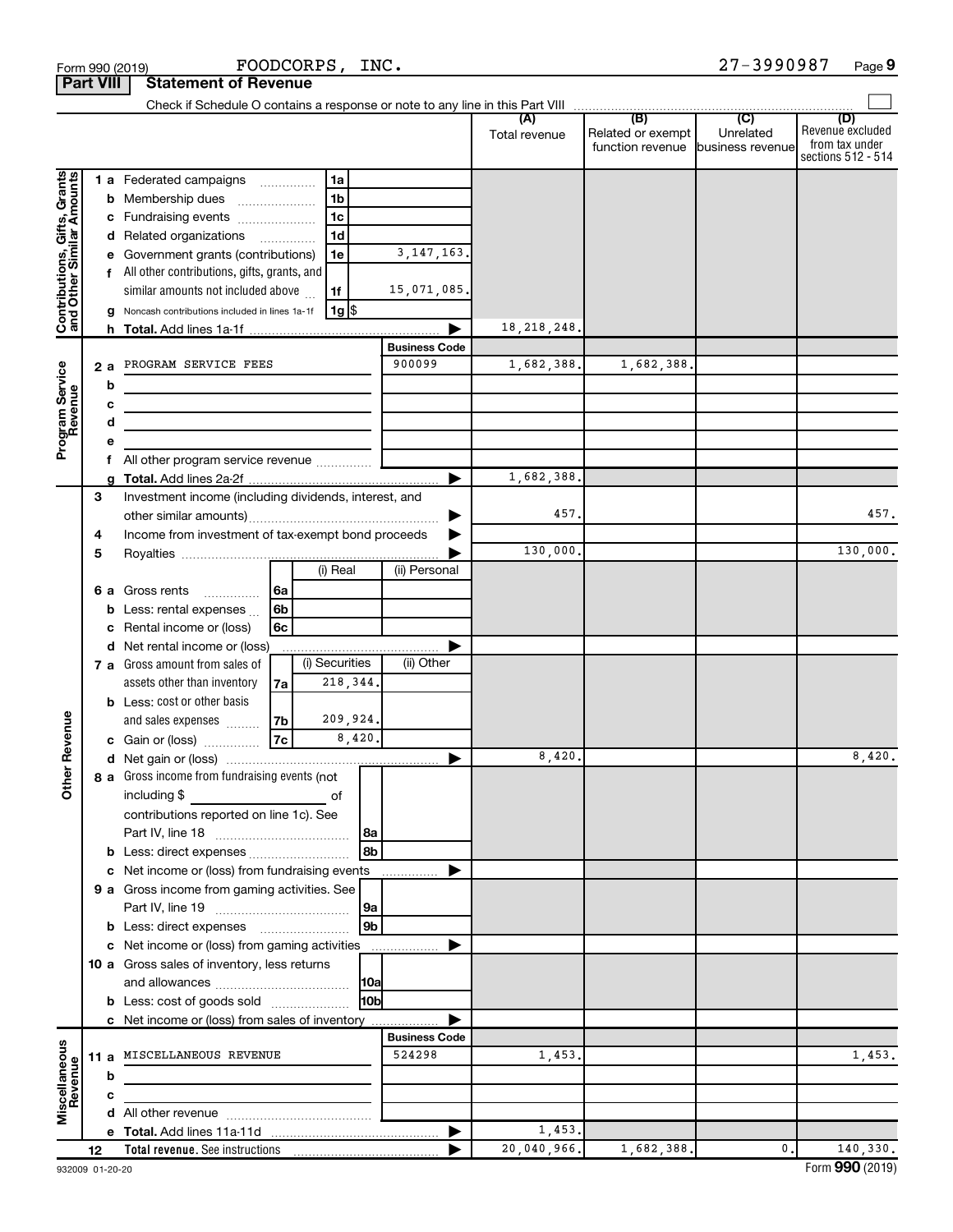**Part IX Statement of Functional Expenses**

*Section 501(c)(3) and 501(c)(4) organizations must complete all columns. All other organizations must complete column (A).*

| Check if Schedule O contains a response or note to any line in this Part IX       |                                                                                                      |                       |                                    |                                           |                                |  |  |  |
|-----------------------------------------------------------------------------------|------------------------------------------------------------------------------------------------------|-----------------------|------------------------------------|-------------------------------------------|--------------------------------|--|--|--|
| Do not include amounts reported on lines 6b,<br>7b, 8b, 9b, and 10b of Part VIII. |                                                                                                      | (A)<br>Total expenses | (B)<br>Program service<br>expenses | (C)<br>Management and<br>general expenses | (D)<br>Fundraising<br>expenses |  |  |  |
| 1                                                                                 | Grants and other assistance to domestic organizations                                                |                       |                                    |                                           |                                |  |  |  |
|                                                                                   | and domestic governments. See Part IV, line 21                                                       | 36,665.               | 36,665.                            |                                           |                                |  |  |  |
| $\mathbf{2}$                                                                      | Grants and other assistance to domestic                                                              |                       |                                    |                                           |                                |  |  |  |
|                                                                                   | individuals. See Part IV, line 22                                                                    |                       |                                    |                                           |                                |  |  |  |
| 3                                                                                 | Grants and other assistance to foreign                                                               |                       |                                    |                                           |                                |  |  |  |
|                                                                                   | organizations, foreign governments, and foreign                                                      |                       |                                    |                                           |                                |  |  |  |
|                                                                                   | individuals. See Part IV, lines 15 and 16                                                            |                       |                                    |                                           |                                |  |  |  |
| 4                                                                                 | Benefits paid to or for members                                                                      |                       |                                    |                                           |                                |  |  |  |
| 5                                                                                 | Compensation of current officers, directors,                                                         |                       |                                    |                                           |                                |  |  |  |
|                                                                                   | trustees, and key employees                                                                          | 173,240.              |                                    | 173,240.                                  |                                |  |  |  |
| 6                                                                                 | Compensation not included above to disqualified                                                      |                       |                                    |                                           |                                |  |  |  |
|                                                                                   | persons (as defined under section 4958(f)(1)) and                                                    |                       |                                    |                                           |                                |  |  |  |
|                                                                                   | persons described in section 4958(c)(3)(B)                                                           |                       |                                    |                                           |                                |  |  |  |
| 7                                                                                 | Other salaries and wages                                                                             | 12,424,626.           | 9,695,314.                         | 728,533.                                  | 2,000,779.                     |  |  |  |
| 8                                                                                 | Pension plan accruals and contributions (include                                                     |                       |                                    |                                           |                                |  |  |  |
|                                                                                   | section 401(k) and 403(b) employer contributions)                                                    | 168, 387.             | 129,591.                           | $\frac{12,053}{162,449}$                  | $\frac{26,743}{204,100}$       |  |  |  |
| 9                                                                                 | Other employee benefits                                                                              | 1,534,596.            | 1,168,047.                         |                                           |                                |  |  |  |
| 10                                                                                |                                                                                                      | 946, 207.             | 719,339.                           | 83,037.                                   | 143,831.                       |  |  |  |
| 11                                                                                | Fees for services (nonemployees):                                                                    |                       |                                    |                                           |                                |  |  |  |
| a                                                                                 |                                                                                                      |                       |                                    |                                           |                                |  |  |  |
| b                                                                                 |                                                                                                      |                       |                                    |                                           |                                |  |  |  |
|                                                                                   |                                                                                                      | 39,645.               |                                    | 39,645.                                   |                                |  |  |  |
|                                                                                   |                                                                                                      |                       |                                    |                                           |                                |  |  |  |
| е                                                                                 | Professional fundraising services. See Part IV, line 17                                              |                       |                                    |                                           |                                |  |  |  |
|                                                                                   | Investment management fees                                                                           |                       |                                    |                                           |                                |  |  |  |
| q                                                                                 | Other. (If line 11g amount exceeds 10% of line 25,                                                   |                       |                                    |                                           |                                |  |  |  |
|                                                                                   | column (A) amount, list line 11g expenses on Sch O.)                                                 | 353,366.              | $\frac{222,375.}{2,329.}$          | 113,077.                                  | $\frac{17,914}{4,355}$ .       |  |  |  |
| 12                                                                                |                                                                                                      | 6,684.                |                                    |                                           |                                |  |  |  |
| 13                                                                                |                                                                                                      | 55,474.               | 37,308.                            | 8,409.                                    | 9,757.                         |  |  |  |
| 14                                                                                |                                                                                                      | 329,669.              | 289,086.                           | 11, 137.                                  | 29,446.                        |  |  |  |
| 15                                                                                |                                                                                                      |                       |                                    |                                           |                                |  |  |  |
| 16                                                                                |                                                                                                      | 706, 161.             | 408,684.                           | 122,490.                                  | 174,987.                       |  |  |  |
| 17                                                                                |                                                                                                      | 992,198.              | 741,105.                           | 135,659.                                  | 115,434.                       |  |  |  |
| 18                                                                                | Payments of travel or entertainment expenses                                                         |                       |                                    |                                           |                                |  |  |  |
|                                                                                   | for any federal, state, or local public officials                                                    | 216,818.              |                                    |                                           |                                |  |  |  |
| 19                                                                                | Conferences, conventions, and meetings                                                               |                       | 180,729.                           | 18,504.                                   | 17,585.                        |  |  |  |
| 20                                                                                | Interest                                                                                             |                       |                                    |                                           |                                |  |  |  |
| 21                                                                                | Depreciation, depletion, and amortization                                                            | 57,657.               | 52, 385.                           | 1,700.                                    | 3,572.                         |  |  |  |
| 22                                                                                |                                                                                                      | 92, 163.              | 73,812.                            | 12,642.                                   | 5,709.                         |  |  |  |
| 23<br>24                                                                          | Insurance<br>Other expenses. Itemize expenses not covered                                            |                       |                                    |                                           |                                |  |  |  |
|                                                                                   | above (List miscellaneous expenses on line 24e. If                                                   |                       |                                    |                                           |                                |  |  |  |
|                                                                                   | line 24e amount exceeds 10% of line 25, column (A)<br>amount, list line 24e expenses on Schedule O.) |                       |                                    |                                           |                                |  |  |  |
| a                                                                                 | CONSULTING                                                                                           | 808,750.              | 466, 243.                          | 86,570.                                   | 255,937.                       |  |  |  |
|                                                                                   | SUPPLIES & REFERENCE MA                                                                              | 187,909.              | 143,686.                           | 17,020.                                   | 27, 203.                       |  |  |  |
|                                                                                   | <b>BAD DEBT EXPENSE</b>                                                                              | 77,922.               | Ο.                                 | 77,922.                                   | Ο.                             |  |  |  |
|                                                                                   | <b>COMPLIANCE</b>                                                                                    | 33,118.               | 13, 163.                           | 19,955.                                   | $\overline{0}$ .               |  |  |  |
| е                                                                                 | All other expenses                                                                                   | 65,551.               | 59,720.                            | 1,483.                                    | 4,348.                         |  |  |  |
| 25                                                                                | Total functional expenses. Add lines 1 through 24e                                                   | 19,306,806.           | 14,439,581.                        | 1,825,525.                                | 3,041,700.                     |  |  |  |
| 26                                                                                | Joint costs. Complete this line only if the organization                                             |                       |                                    |                                           |                                |  |  |  |
|                                                                                   | reported in column (B) joint costs from a combined                                                   |                       |                                    |                                           |                                |  |  |  |
|                                                                                   | educational campaign and fundraising solicitation.                                                   |                       |                                    |                                           |                                |  |  |  |
|                                                                                   | Check here $\blacktriangleright$<br>if following SOP 98-2 (ASC 958-720)                              |                       |                                    |                                           |                                |  |  |  |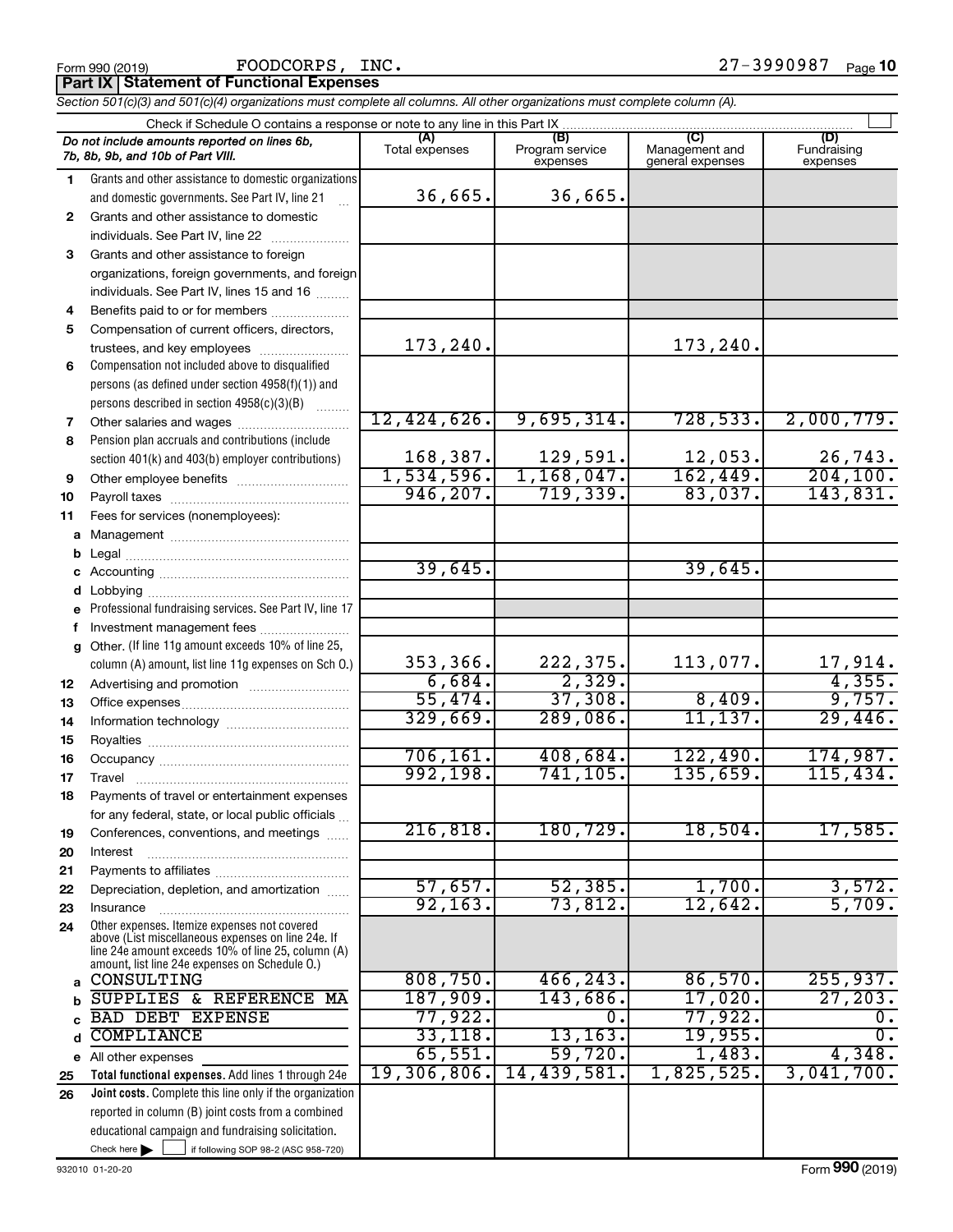Form 990 (2019) Page **11** FOODCORPS, INC. 27-3990987

|                             | Part X   | <b>Balance Sheet</b>                                                                                   |            |                |                          |                 |                            |
|-----------------------------|----------|--------------------------------------------------------------------------------------------------------|------------|----------------|--------------------------|-----------------|----------------------------|
|                             |          |                                                                                                        |            |                |                          |                 |                            |
|                             |          |                                                                                                        |            |                | (A)<br>Beginning of year |                 | (B)<br>End of year         |
|                             | 1        |                                                                                                        |            |                | 4, 135, 498.             | $\mathbf{1}$    | 5,429,878.                 |
|                             | 2        |                                                                                                        |            | $\mathbf{2}$   |                          |                 |                            |
|                             | З        |                                                                                                        | 6,094,104. | 3              | 8, 203, 815.             |                 |                            |
|                             | 4        |                                                                                                        | 181,285.   | $\overline{4}$ | 104,006.                 |                 |                            |
|                             | 5        | Loans and other receivables from any current or former officer, director,                              |            |                |                          |                 |                            |
|                             |          | trustee, key employee, creator or founder, substantial contributor, or 35%                             |            |                |                          |                 |                            |
|                             |          | controlled entity or family member of any of these persons                                             |            | 5              | 16, 271.                 |                 |                            |
|                             | 6        | Loans and other receivables from other disqualified persons (as defined                                |            |                |                          |                 |                            |
|                             |          | under section $4958(f)(1)$ , and persons described in section $4958(c)(3)(B)$                          |            | 6              |                          |                 |                            |
|                             | 7        |                                                                                                        |            |                |                          | $\overline{7}$  |                            |
| Assets                      | 8        |                                                                                                        |            |                |                          | 8               |                            |
|                             | 9        | Prepaid expenses and deferred charges                                                                  |            |                | 578,759.                 | 9               | 165, 643.                  |
|                             |          | <b>10a</b> Land, buildings, and equipment: cost or other                                               |            |                |                          |                 |                            |
|                             |          | basis. Complete Part VI of Schedule D  10a                                                             |            | 308,831.       |                          |                 |                            |
|                             |          |                                                                                                        |            | 219,688.       | 138,209.                 | 10 <sub>c</sub> | 89,143.                    |
|                             | 11       |                                                                                                        |            |                |                          | 11              |                            |
|                             | 12       |                                                                                                        |            |                |                          | 12              |                            |
|                             | 13       |                                                                                                        |            |                |                          | 13              |                            |
|                             | 14       |                                                                                                        |            |                |                          | 14              |                            |
|                             | 15       |                                                                                                        |            |                | 50, 383.                 | 15              | 38,592.                    |
|                             | 16       |                                                                                                        |            |                | 11, 178, 238.            | 16              | 14,047,348.                |
|                             | 17       |                                                                                                        |            |                | 1,034,856.               | 17              | 930, 153.                  |
|                             | 18       |                                                                                                        |            |                |                          | 18              |                            |
|                             | 19       |                                                                                                        |            |                | 47, 156.                 | 19              | 12,500.                    |
|                             | 20       |                                                                                                        |            |                |                          | 20              |                            |
|                             | 21       | Escrow or custodial account liability. Complete Part IV of Schedule D                                  |            |                |                          | 21              |                            |
|                             | 22       | Loans and other payables to any current or former officer, director,                                   |            |                |                          |                 |                            |
|                             |          | trustee, key employee, creator or founder, substantial contributor, or 35%                             |            |                |                          |                 |                            |
| Liabilities                 |          |                                                                                                        |            |                |                          | 22              |                            |
|                             | 23       | Secured mortgages and notes payable to unrelated third parties                                         |            |                |                          | 23              |                            |
|                             | 24       | Unsecured notes and loans payable to unrelated third parties                                           |            | 24             |                          |                 |                            |
|                             | 25       | Other liabilities (including federal income tax, payables to related third                             |            |                |                          |                 |                            |
|                             |          | parties, and other liabilities not included on lines 17-24). Complete Part X                           |            |                |                          |                 |                            |
|                             |          | of Schedule D                                                                                          |            |                | 80,693.<br>1,162,705.    | 25              | 2,355,002.<br>3, 297, 655. |
|                             | 26       | Total liabilities. Add lines 17 through 25                                                             |            |                |                          | 26              |                            |
|                             |          | Organizations that follow FASB ASC 958, check here $\blacktriangleright \lfloor \underline{X} \rfloor$ |            |                |                          |                 |                            |
|                             |          | and complete lines 27, 28, 32, and 33.                                                                 |            |                | 3,843,801.               | 27              |                            |
|                             | 27<br>28 |                                                                                                        |            |                | 6, 171, 732.             | 28              | 3,422,490.<br>7,327,203.   |
|                             |          | Organizations that do not follow FASB ASC 958, check here $\blacktriangleright$                        |            |                |                          |                 |                            |
| Net Assets or Fund Balances |          | and complete lines 29 through 33.                                                                      |            |                |                          |                 |                            |
|                             | 29       |                                                                                                        |            |                |                          | 29              |                            |
|                             | 30       | Paid-in or capital surplus, or land, building, or equipment fund                                       |            |                |                          | 30              |                            |
|                             | 31       | Retained earnings, endowment, accumulated income, or other funds                                       |            |                |                          | 31              |                            |
|                             | 32       |                                                                                                        |            |                | 10,015,533.              | 32              | 10, 749, 693.              |
|                             | 33       |                                                                                                        |            |                | 11, 178, 238.            | 33              | 14,047,348.                |
|                             |          |                                                                                                        |            |                |                          |                 | Form 990 (2019)            |